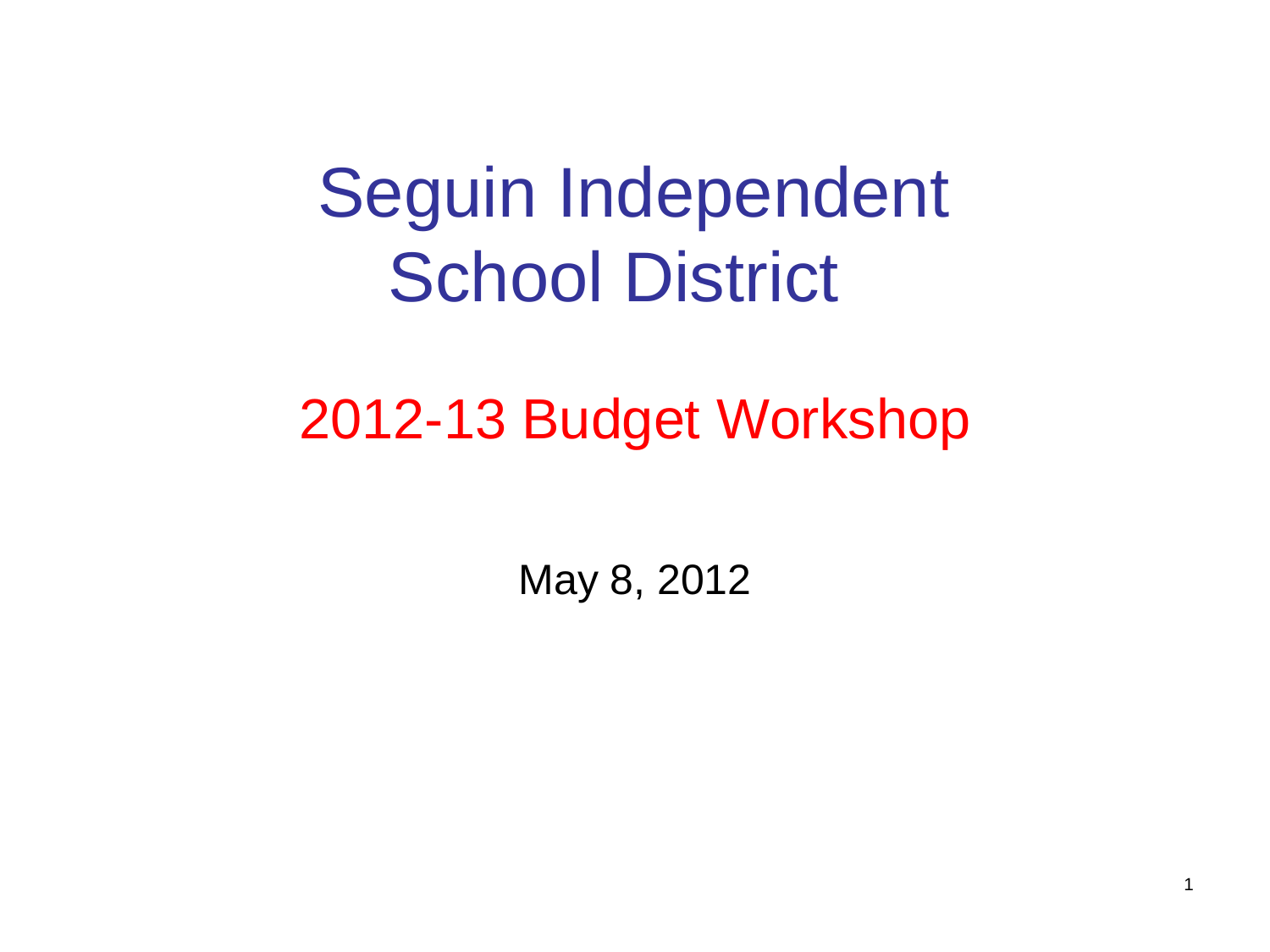#### **SEGUIN INDEPENDENT SCHOOL DISTRICT Net Taxable Property Value**

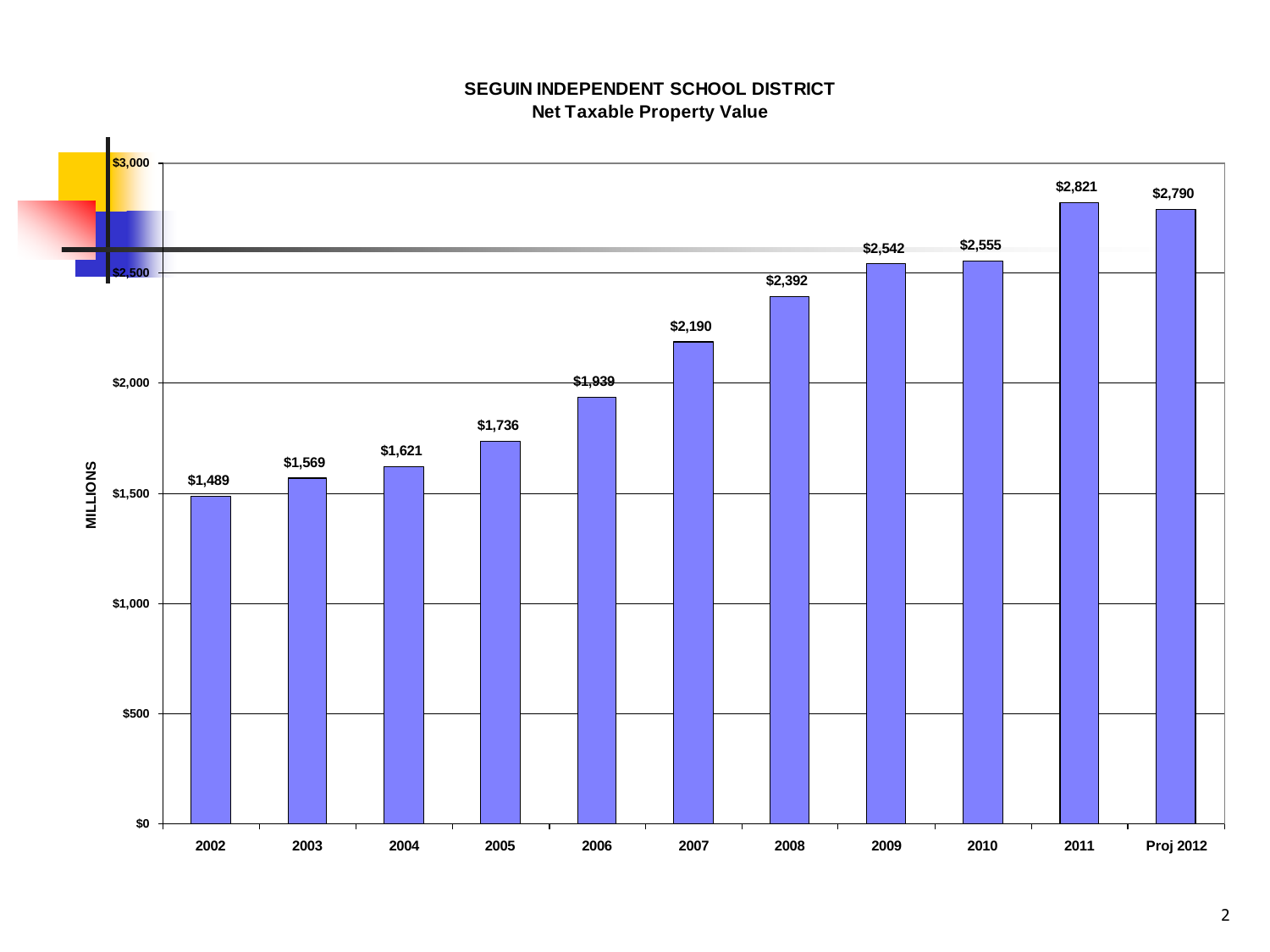#### **SEGUIN INDEPENDENT SCHOOL DISTRICT TAX RATE HISTORY**

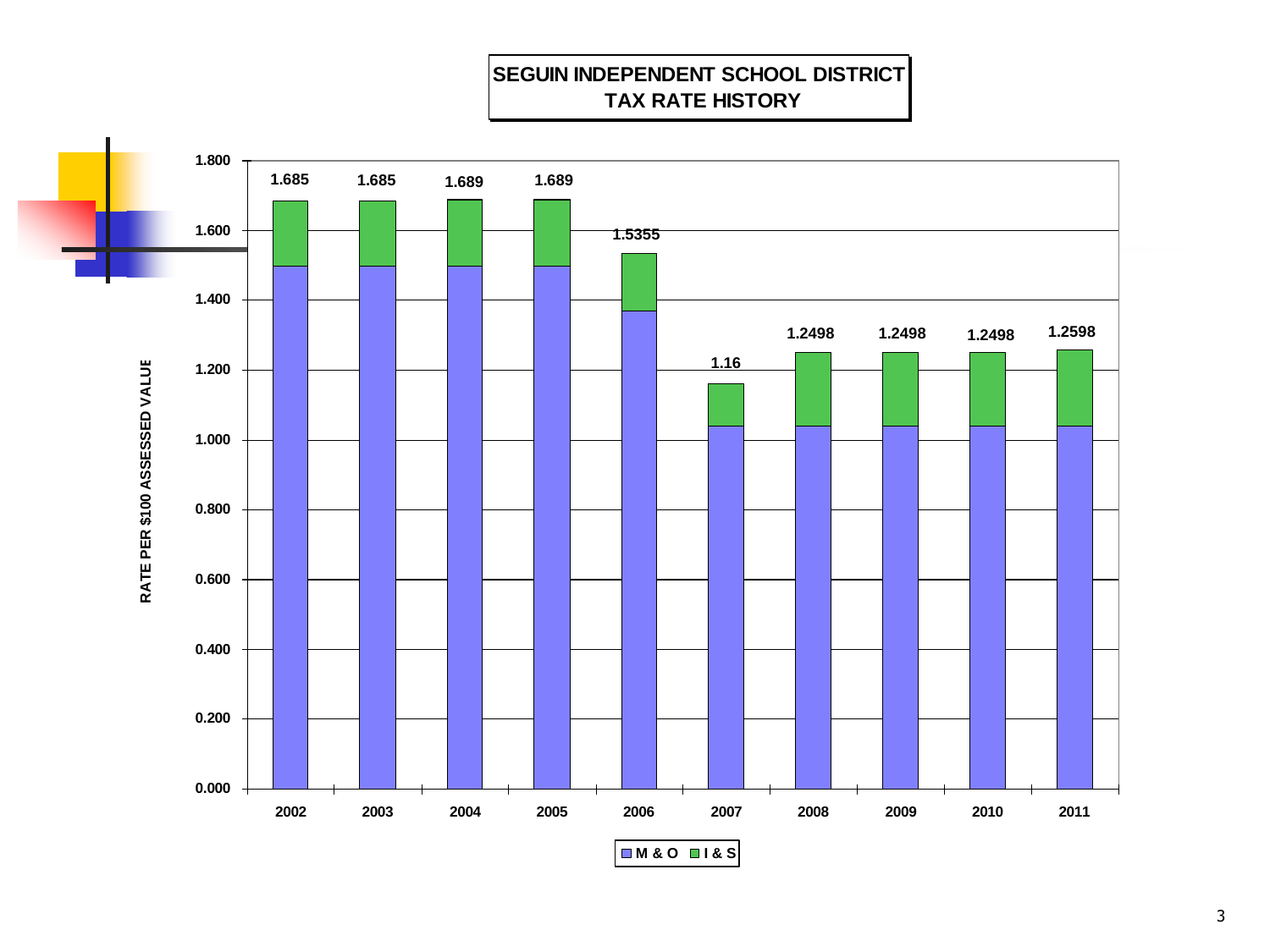#### **SEGUIN INDEPENDENT SCHOOL DISTRICT Tax Rate History**

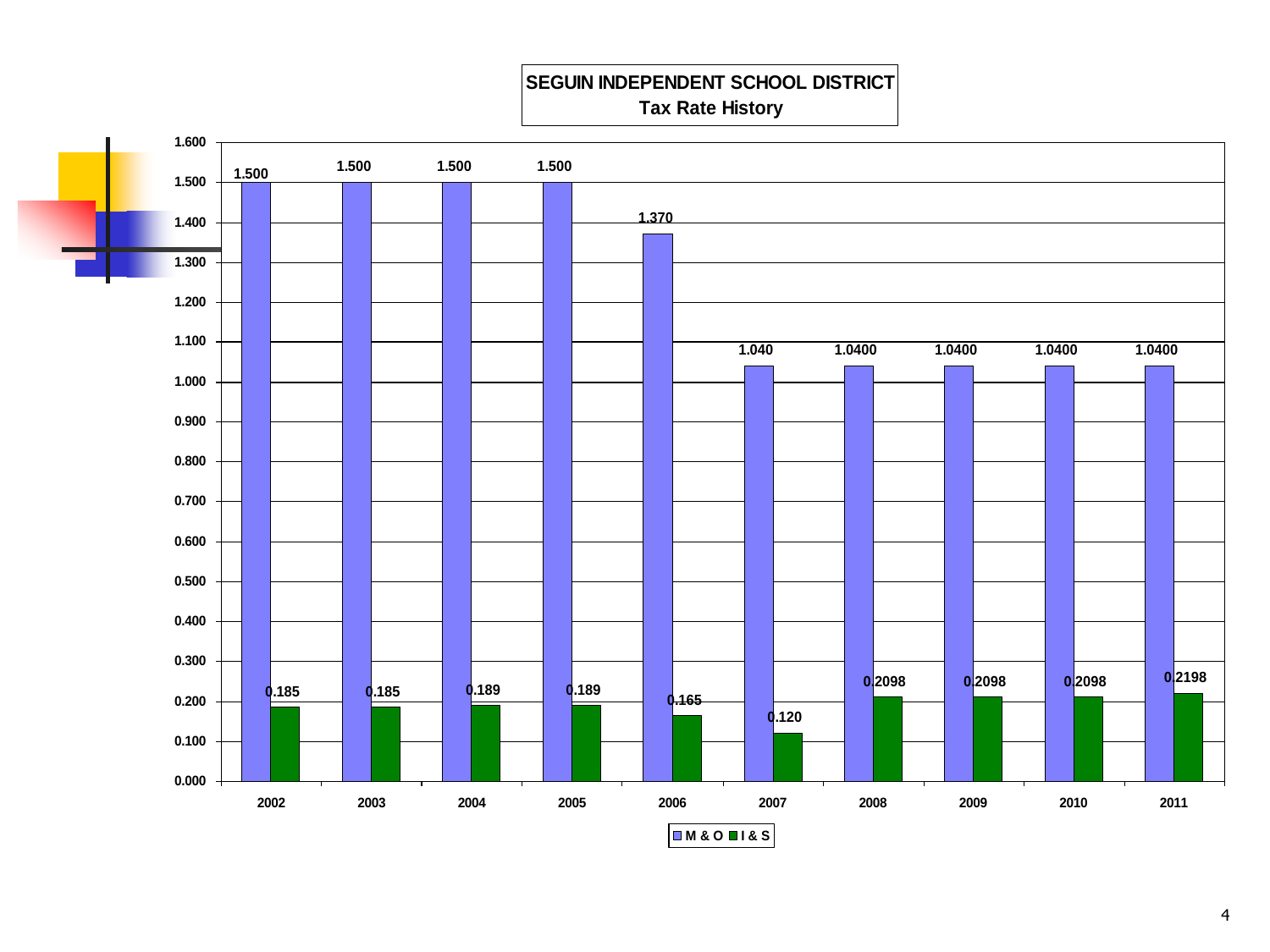**SEGUIN INDEPENDENT SCHOOL DISTRICT GENERAL FUND BALANCE HISTORY**

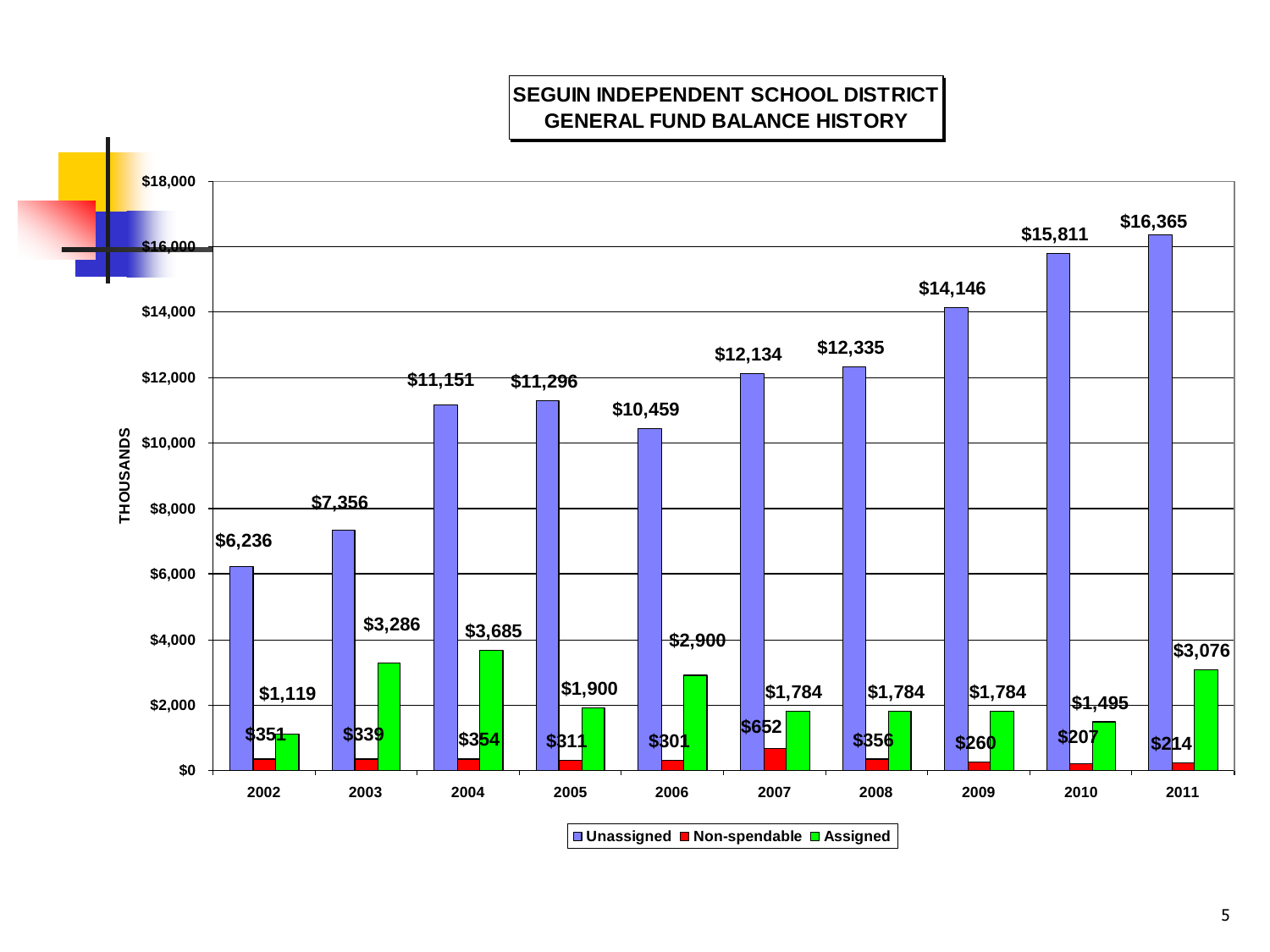**SEGUIN INDEPENDENT SCHOOL DISTRICT TOTAL GENERAL FUND BALANCE HISTORY**

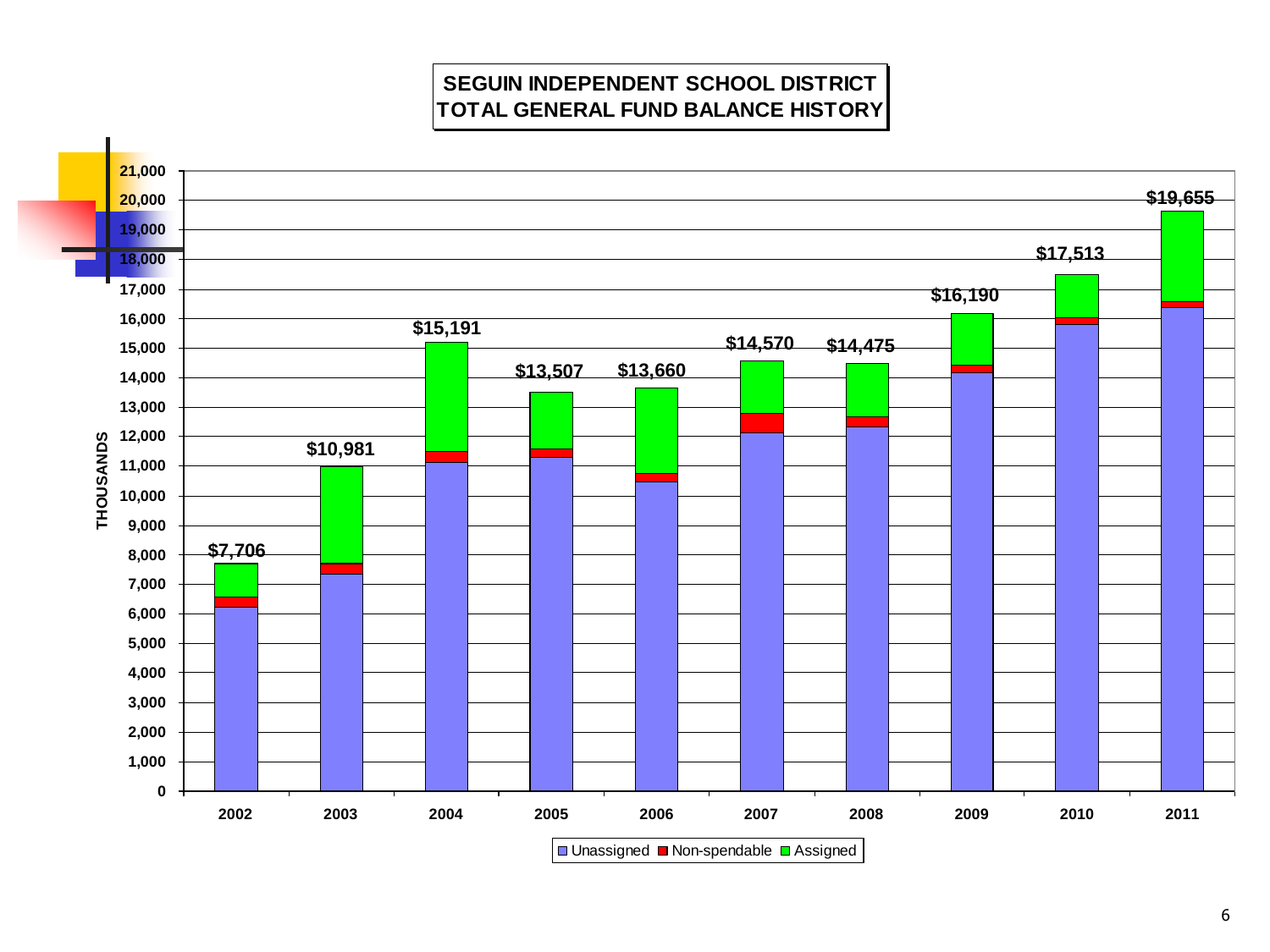### General Fund Assigned Fund Balance

- **For Construction, Improvements** and Equipment  $$2,000,000$
- For Freeport Revenue 516,039
- For SHARS Revenue 559,615

■ Total Assigned Fund Balance \$3,075,654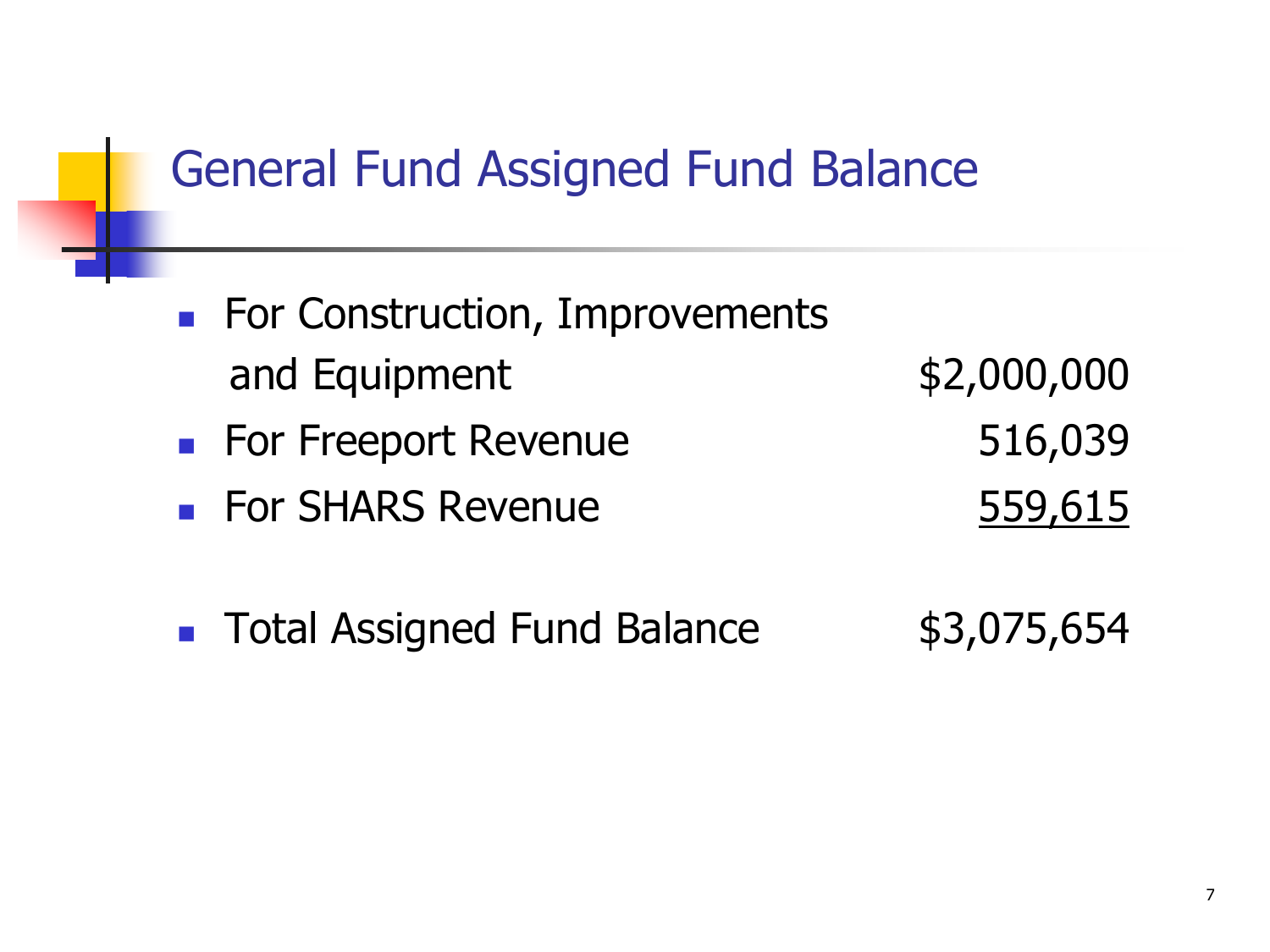

#### 8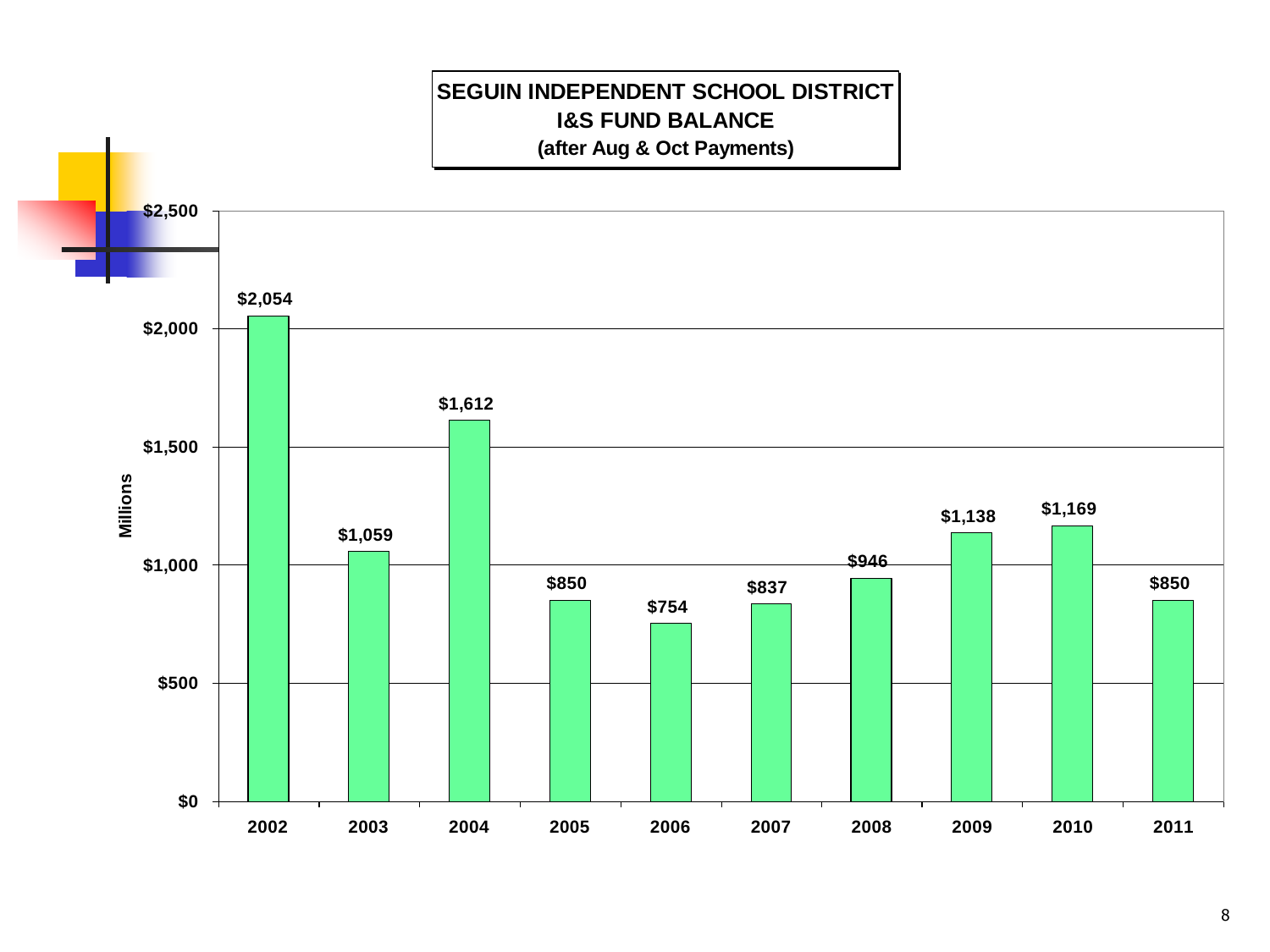#### **SEGUIN INDEPENDENT SCHOOL DISTRICT STUDENT ENROLLMENT HISTORY BY GRADE CONFIGURATION**

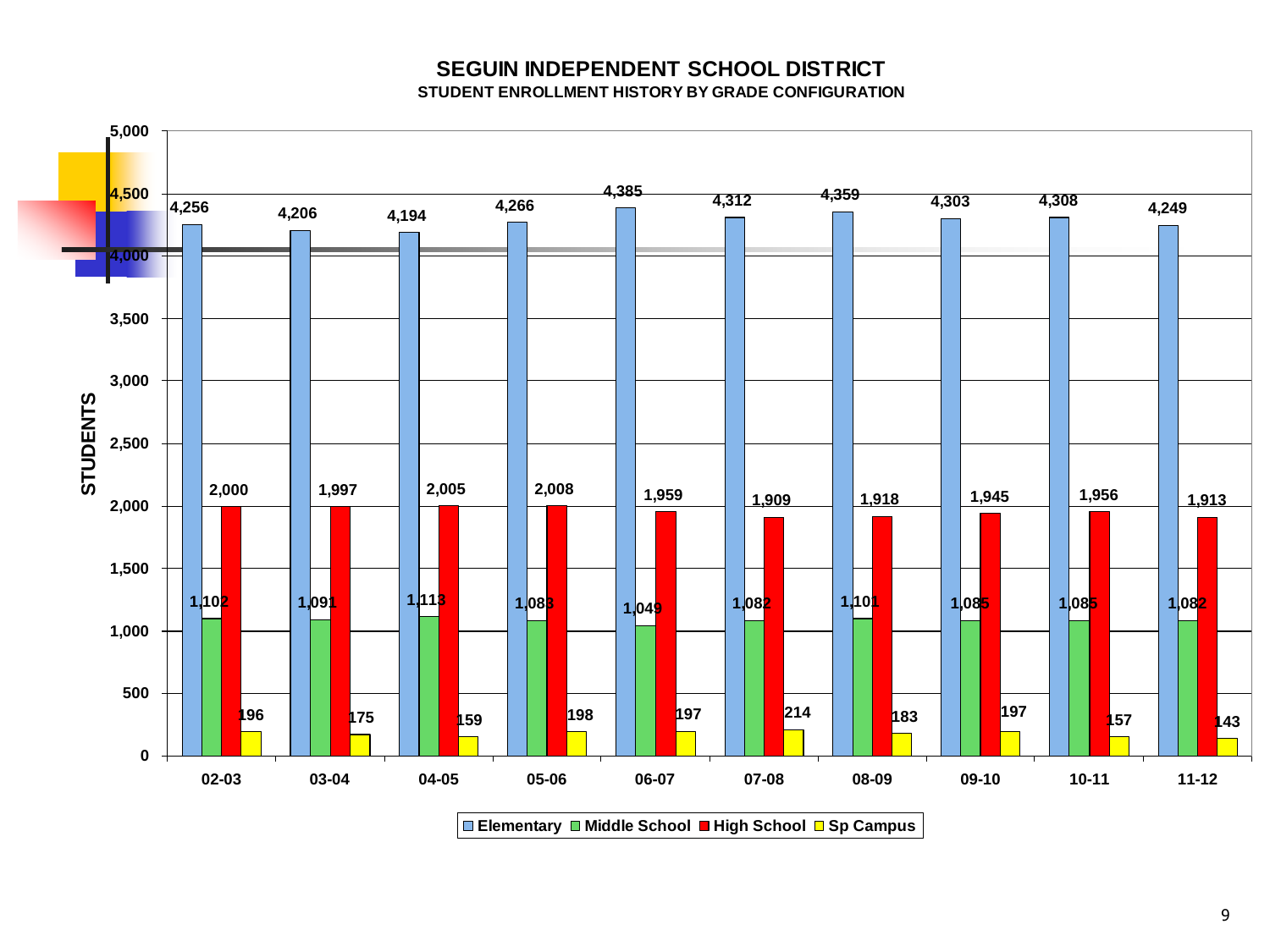

#### **SEGUIN INDEPENDENT SCHOOL DISTRICT STUDENT ENROLLMENT HISTORY**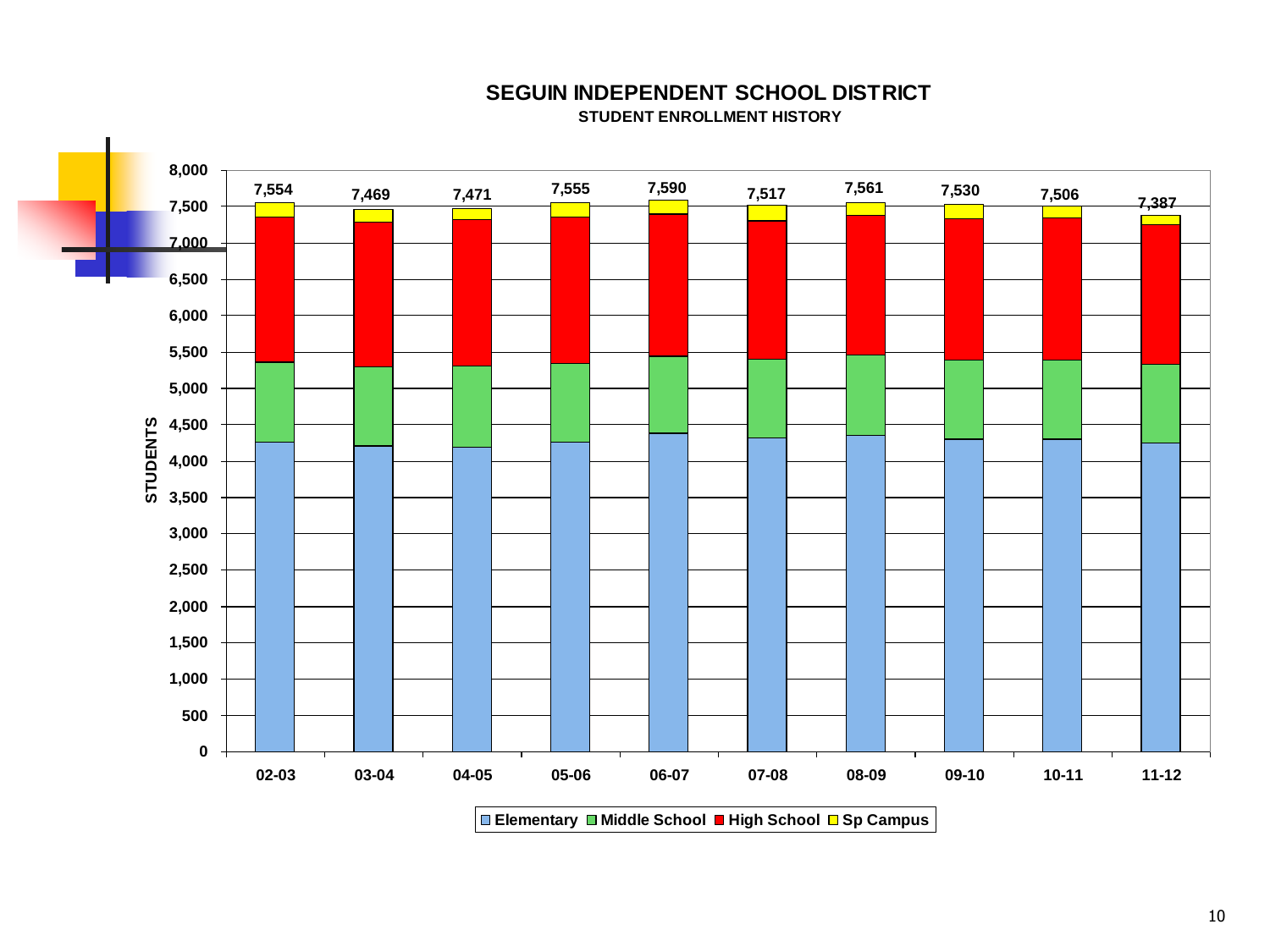

#### **SEGUIN INDEPENDENT SCHOOL DISTRICT TOTAL BUDGETED REVENUE**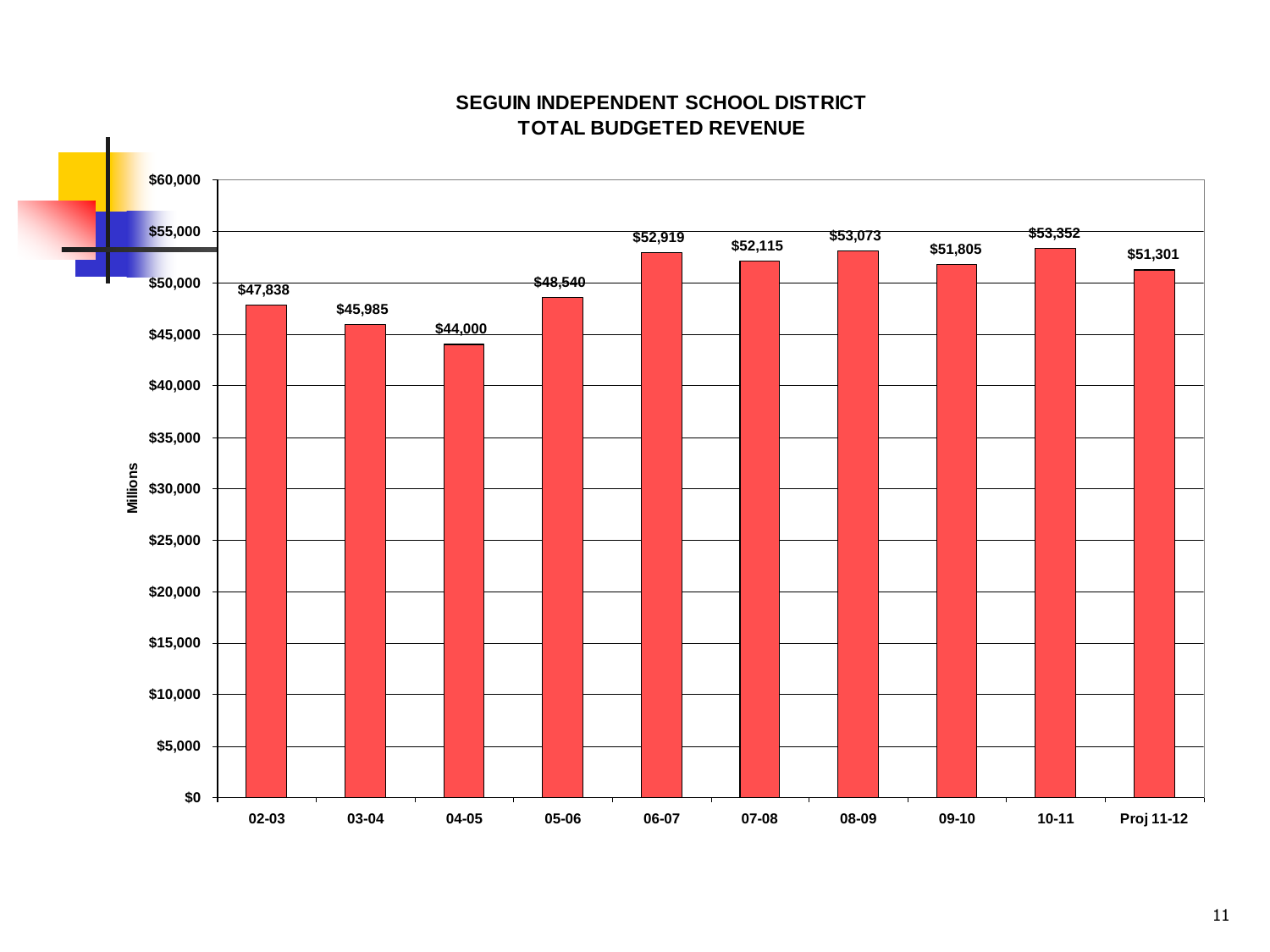### **SEGUIN INDEPENDENT SCHOOL DISTRICT**

General Fund Revenue by Year



**Local State Federal Freeport Other Sources**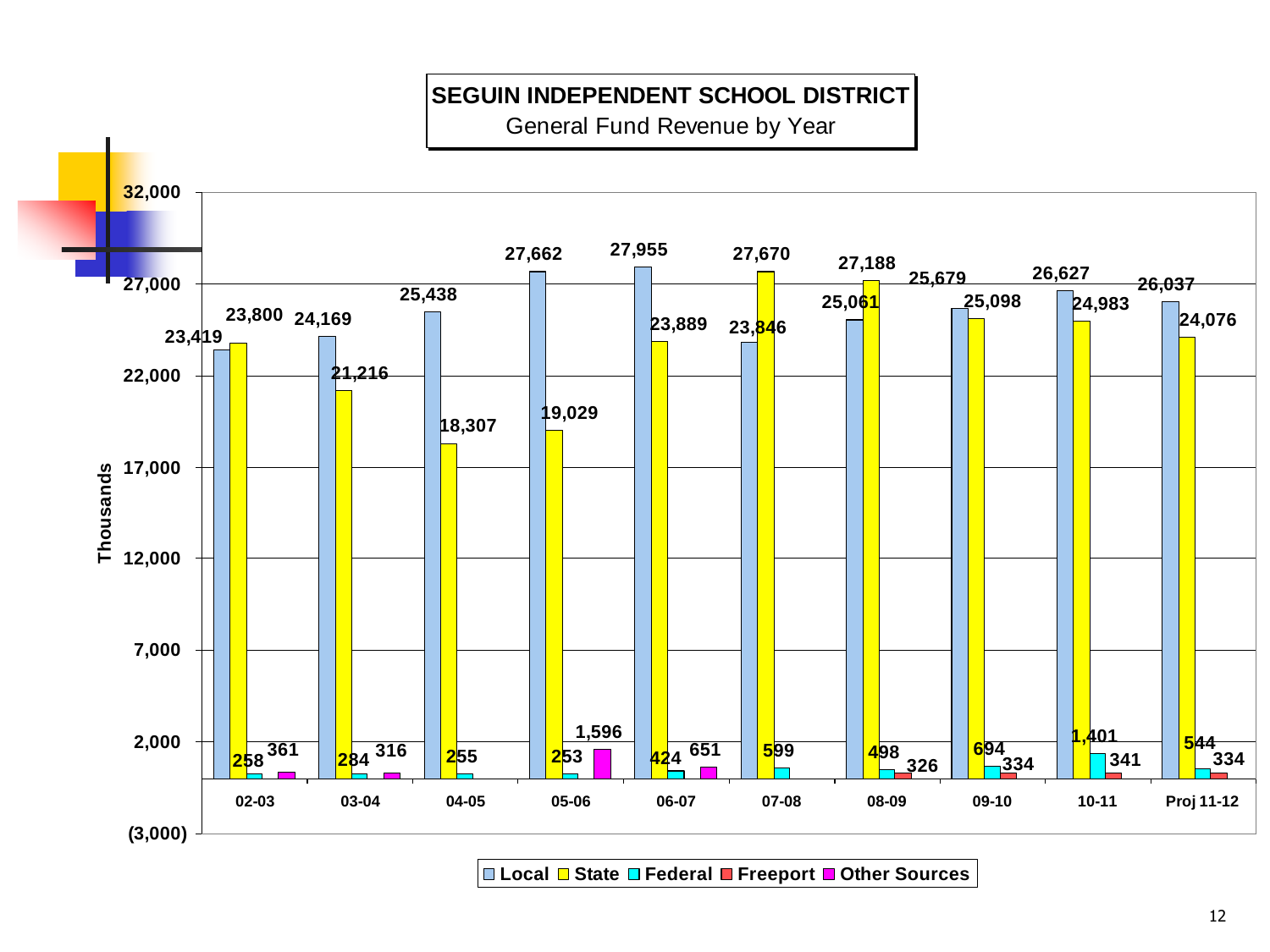#### **SEGUIN INDEPENDENT SCHOOL DISTRICT ADDITIONAL REVENUE SOURCES**

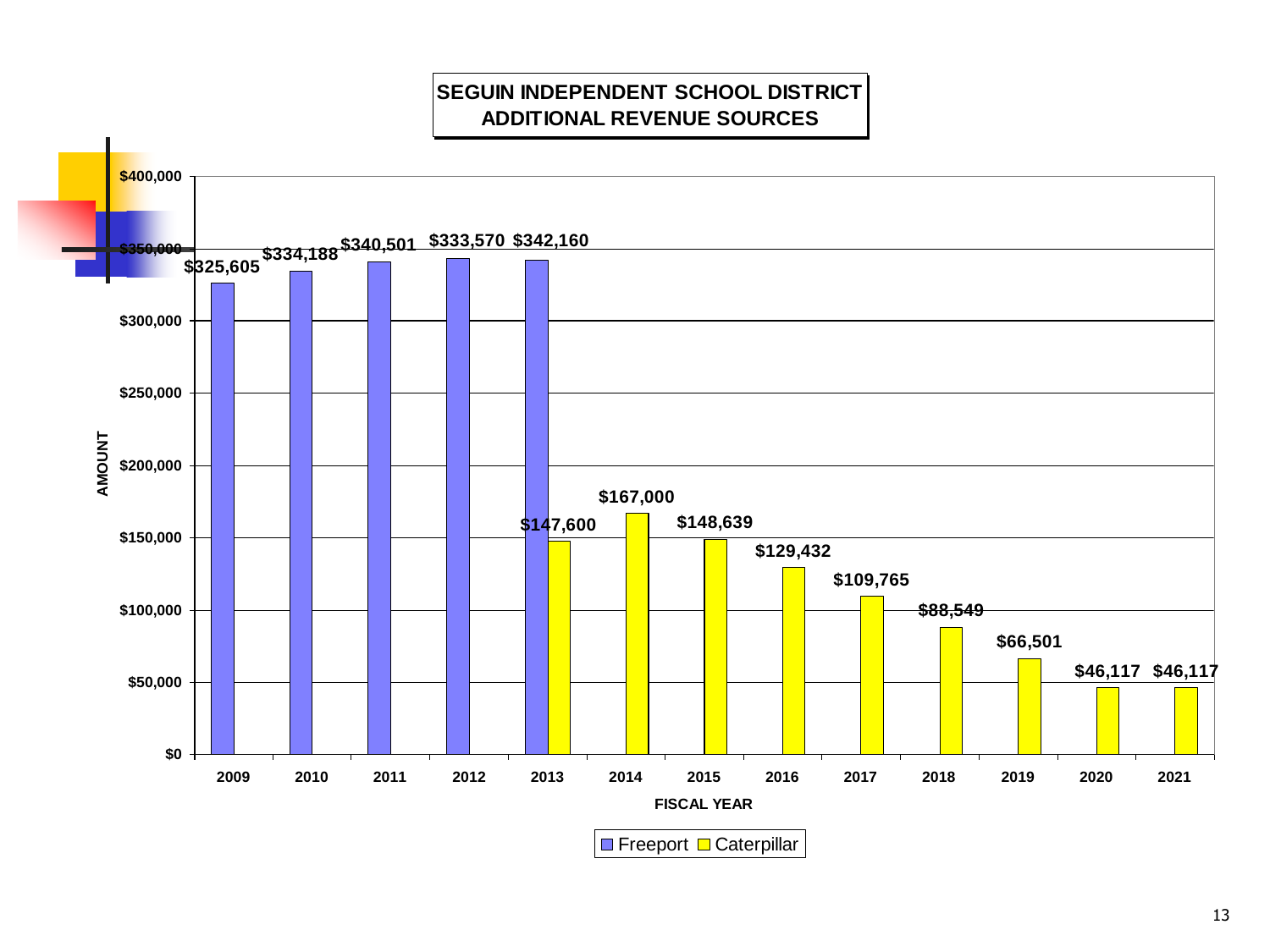## CPS Tax Exemption Settlement Agreement

e۳

| <b>Expected Payment from CPS Energy</b> | \$8,137,900 |
|-----------------------------------------|-------------|
| 2012 Taxable Value Lost \$98,459,246    |             |
| (1,023,976)<br>M&O Taxes Lost           |             |
| (39, 048)<br><b>State Aide Lost</b>     |             |
| Total Used for 2012-13                  | (1,063,024) |
| 2013 Taxable Value Lost \$36,789,219    |             |
| <b>M&amp;O Taxes Lost</b><br>(382, 600) |             |
| (14, 600)<br><b>State Aide Lost</b>     |             |
| Total Used for 2013-14                  | (397, 200)  |
| Set Aside for Innovative Programs       | (200,000)   |
| <b>Net Available for District Needs</b> | \$6,477,676 |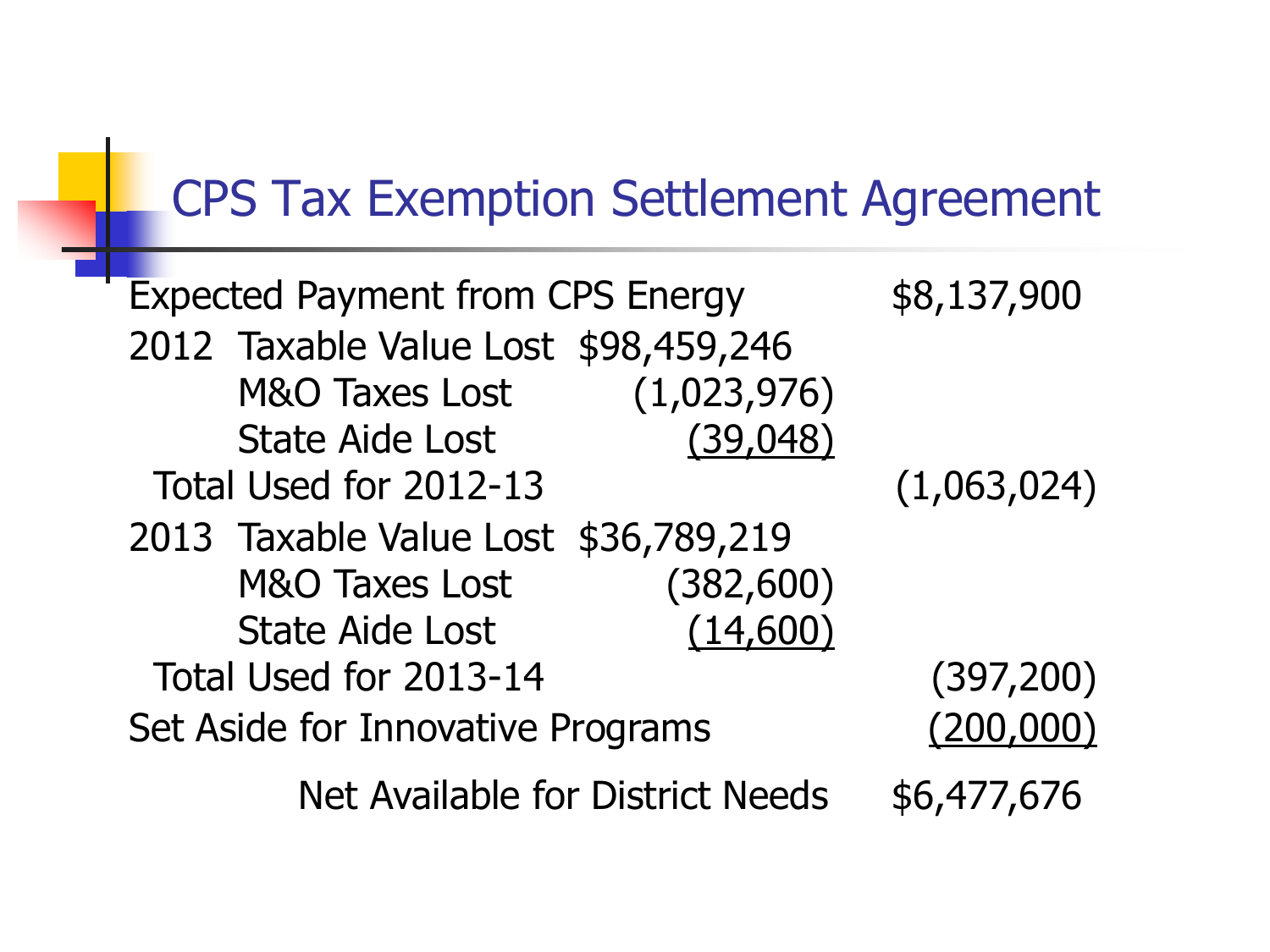### **SEGUIN INDEPENDENT SCHOOL DISTRICT TOTAL GENERAL FUND EXPENDITURES**

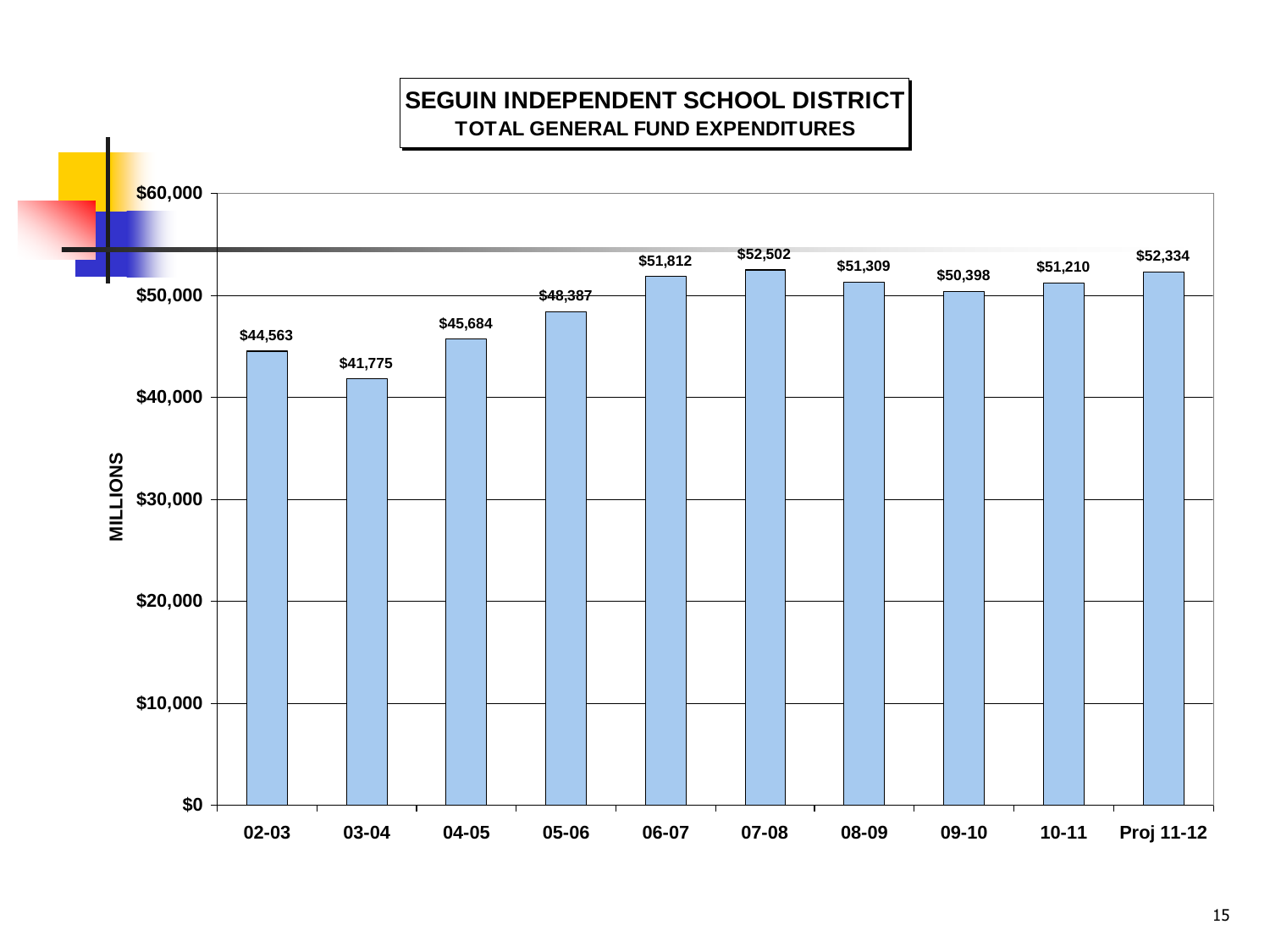## 2012-13 General Fund Revenue Projections

| (In Millions)                                                                | 2011-12                          | Change                              | Projected<br>2012-13             |
|------------------------------------------------------------------------------|----------------------------------|-------------------------------------|----------------------------------|
| <b>Property Taxes</b><br>Payment for loss of Taxes                           | \$26,037,000                     | 601,000                             | \$26,638,000                     |
| Cat value limit \$45.0<br>CPS Exemption \$98.46                              | $\overline{0}$<br>0              | 485,845<br>1,063,024                | 485,845<br>1,063,024             |
| <b>Other Local Sources</b><br><b>State Revenue</b><br><b>Federal Revenue</b> | 334,364<br>24,075,520<br>854,000 | (9,018)<br>(2,108,070)<br>(310,000) | 325,346<br>21,967,450<br>544,000 |
| <b>TOTAL REVENUE</b>                                                         | \$51,300,884                     | (\$277,219)                         | \$51,023,665                     |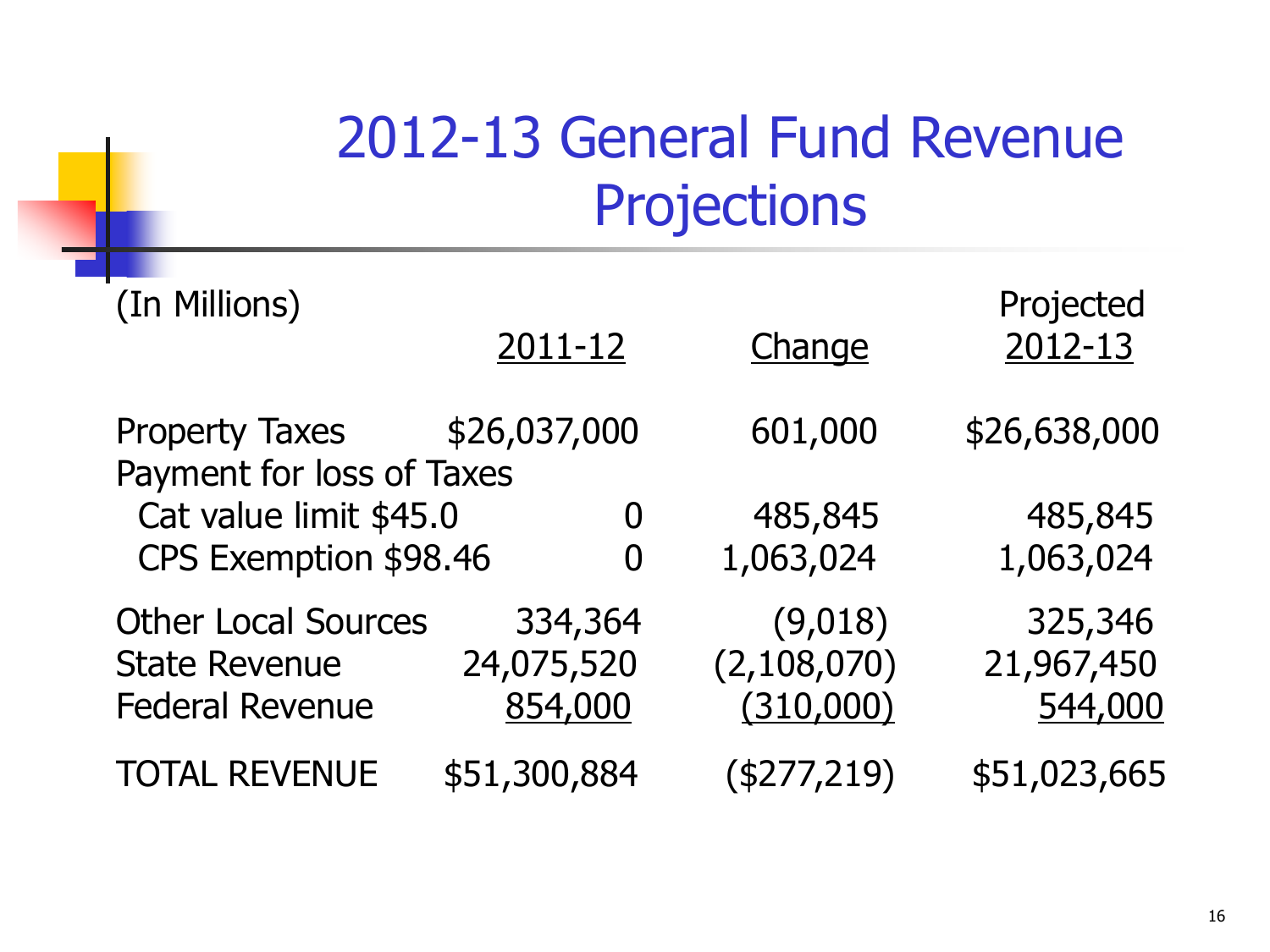#### **GENERAL FUND REVENUE PROJECTION**

|                                                                          | <b>BUDGET</b><br>2011-12 | <b>CHANGE</b>        | <b>PROPOSED</b><br><b>BUDGET</b><br>2012-13 |
|--------------------------------------------------------------------------|--------------------------|----------------------|---------------------------------------------|
| <b>PROPERTY TAXES @ \$1.04</b>                                           | \$26,037,000             | \$601,000            | \$26,638,000                                |
| <b>Caterpillar Taxes &amp; St Aide</b><br><b>CPS Taxes &amp; St Aide</b> | 0<br>$\mathbf 0$         | 485,846<br>1,063,023 | 485,846<br>1,063,023                        |
|                                                                          |                          |                      |                                             |
| <b>OTHER LOCAL SOURCES</b>                                               |                          |                      |                                             |
| <b>Services to Other Districts</b>                                       | 40,000                   | $\mathbf 0$          | 40,000                                      |
| <b>Tuition and Fees</b>                                                  | 3,500                    | $\Omega$             | 3,500                                       |
| Interest on Investments                                                  | 50,000                   | $\mathbf 0$          | 50,000                                      |
| Rentals                                                                  | 31,400                   | $\Omega$             | 31,400                                      |
| <b>Insurance Recovery</b>                                                | 9,018                    | (9,018)              | $\Omega$                                    |
| Other Revenue from Local Sources                                         | 20,000                   | 0                    | 20,000                                      |
| Other Revenue - Ged Testing                                              | 20,446                   | 0                    | 20,446                                      |
| <b>Athletic Activity</b>                                                 | 144,000                  | $\Omega$             | 144,000                                     |
| <b>Playoff Revenue</b>                                                   | 8,000                    | $\Omega$             | 8,000                                       |
| Misc Revenue from Int Sources                                            | 8,000                    | $\overline{0}$       | 8,000                                       |
| TOTAL OTHER LOCAL                                                        | 334,364                  | (9,018)              | 325,346                                     |
| <b>STATE REVENUE</b>                                                     |                          |                      |                                             |
| Tier I                                                                   | 18,892,950               | (675, 975)           | 18,216,975                                  |
| Tier II                                                                  | 1,061,790                | (45, 995)            | 1,015,795                                   |
| <b>Additional Aid for Tax Reduction</b>                                  | 1,371,350                | (1,371,350)          | 0                                           |
| <b>Support Staff Allotment</b>                                           | 255,250                  | (14,750)             | 240,500                                     |
| TRS On-Behalf payments                                                   | 2,494,180                | $\boldsymbol{0}$     | 2,494,180                                   |
| <b>TOTAL STATE REVENUE</b>                                               | 24,075,520               | (2, 108, 070)        | 21,967,450                                  |
| <b>FEDERAL REVENUE</b>                                                   |                          |                      |                                             |
| <b>Indirect Cost</b>                                                     | 135,000                  | 0                    | 135,000                                     |
| <b>School Health and Related Svcs</b>                                    | 605,000                  | (310,000)            | 295,000                                     |
| Medicaid Administrative Claiming                                         | 24,000                   | 0                    | 24,000                                      |
| <b>NJROTC Reimbursement</b>                                              | 90,000                   | $\pmb{0}$            | 90,000                                      |
| <b>TOTAL FEDERAL REVENUE</b>                                             | 854,000                  | (310,000)            | 544,000                                     |
| <b>PROJECTED TOTAL REVENUE</b>                                           | \$51,300,884             | (\$277,219)          | \$51,023,665                                |

÷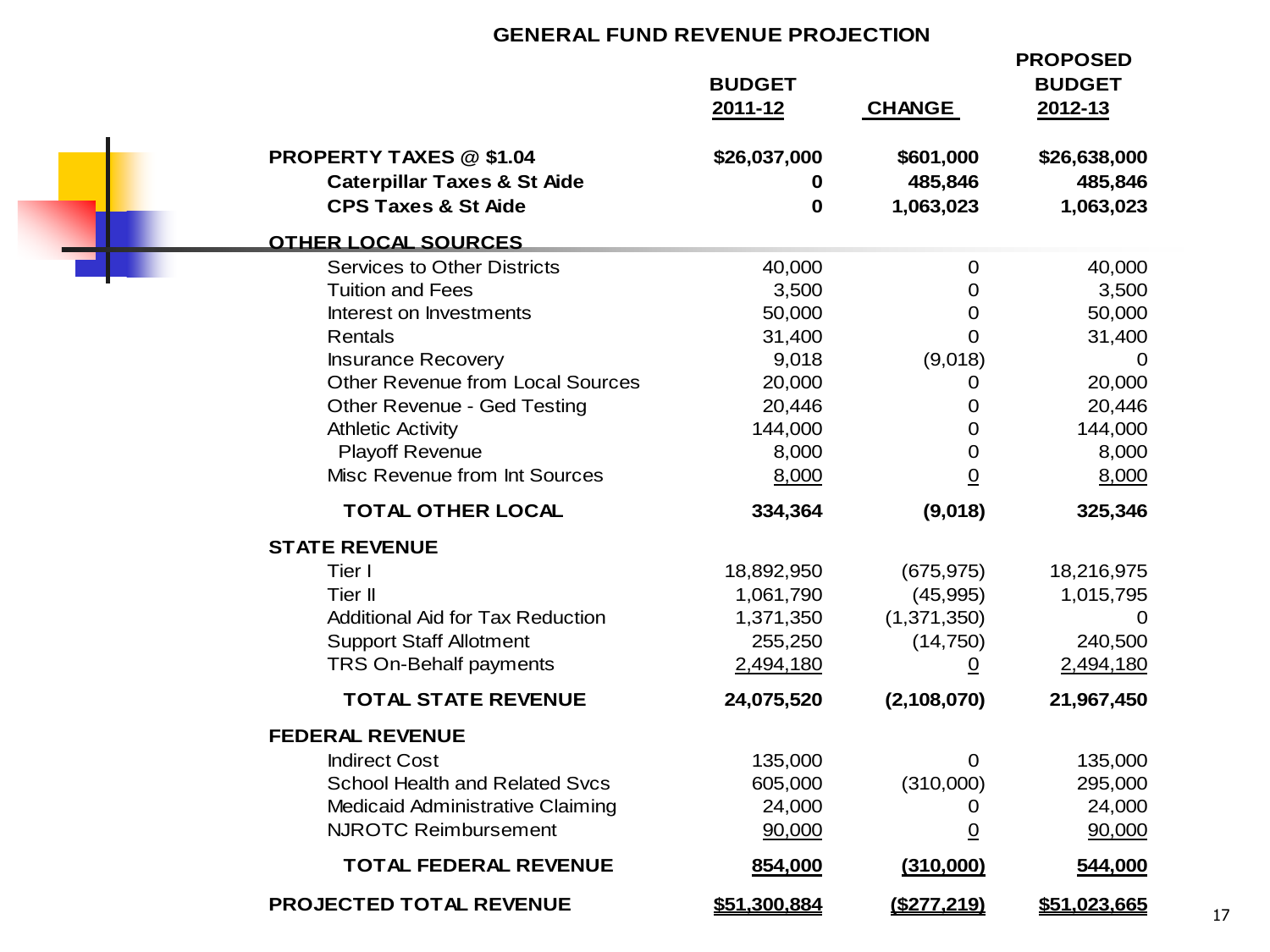### **SEGUIN INDEPENDENT SCHOOL DISTRICT ESTIMATED TAX REVENUE 2012-13 PRELIMINARY CERTIFIED VALUES**

#### **ADJUSTED NET PROPERTY VALUATION**

|                                                             |        |                          | M & O Value         | I & S Value     |
|-------------------------------------------------------------|--------|--------------------------|---------------------|-----------------|
| Preliminary 2012 Values as of April 30, 2012                |        |                          | \$3,339,085,191     | \$3,339,085,191 |
| <b>Less Exemptions</b>                                      |        |                          | (549, 149, 793)     | (504, 149, 793) |
| Value lost to frozen levy @ \$1.2498                        |        |                          | (165, 474, 181)     | (165, 474, 181) |
| Less estimated loss on appeals (1.5% of preliminary values) |        |                          | (50,086,278)        | (50,086,278)    |
| ADJ NET ASSESSED VALUATION PROJECTED 2010                   |        |                          | \$2,574,374,939     | \$2,619,374,939 |
|                                                             |        | <b>SISD TAX REVENUE</b>  |                     |                 |
|                                                             |        | <b>Maintenance &amp;</b> | <b>Debt Service</b> | <b>TOTAL</b>    |
|                                                             |        | <b>Operations</b>        |                     |                 |
| <b>Proposed Tax Rate Per \$100</b>                          |        | \$1.0400                 | \$0.2380            | \$1.2780        |
| Total Levy on net assessed valuation                        |        | \$26,773,499             | \$6,234,112         | \$33,007,612    |
| PROJECTED TAX COLLECTIONS                                   |        |                          |                     |                 |
| Current                                                     | 95.50% | \$25,568,000             | \$5,953,000         | \$31,521,000    |
| Delinquent                                                  | 2.50%  | 669,000                  | 155,000             | 824,000         |
| Penalty & Interest                                          | 1.50%  | 401,000                  | 93,000              | 494,000         |
| TOTAL TAX REVENUE                                           | 99.50% | \$26,638,000             | \$6,201,000         | \$32,839,000    |
| <b>NET TAX REVENUE</b>                                      |        | \$26,638,000             | \$6,201,000         | \$32,839,000    |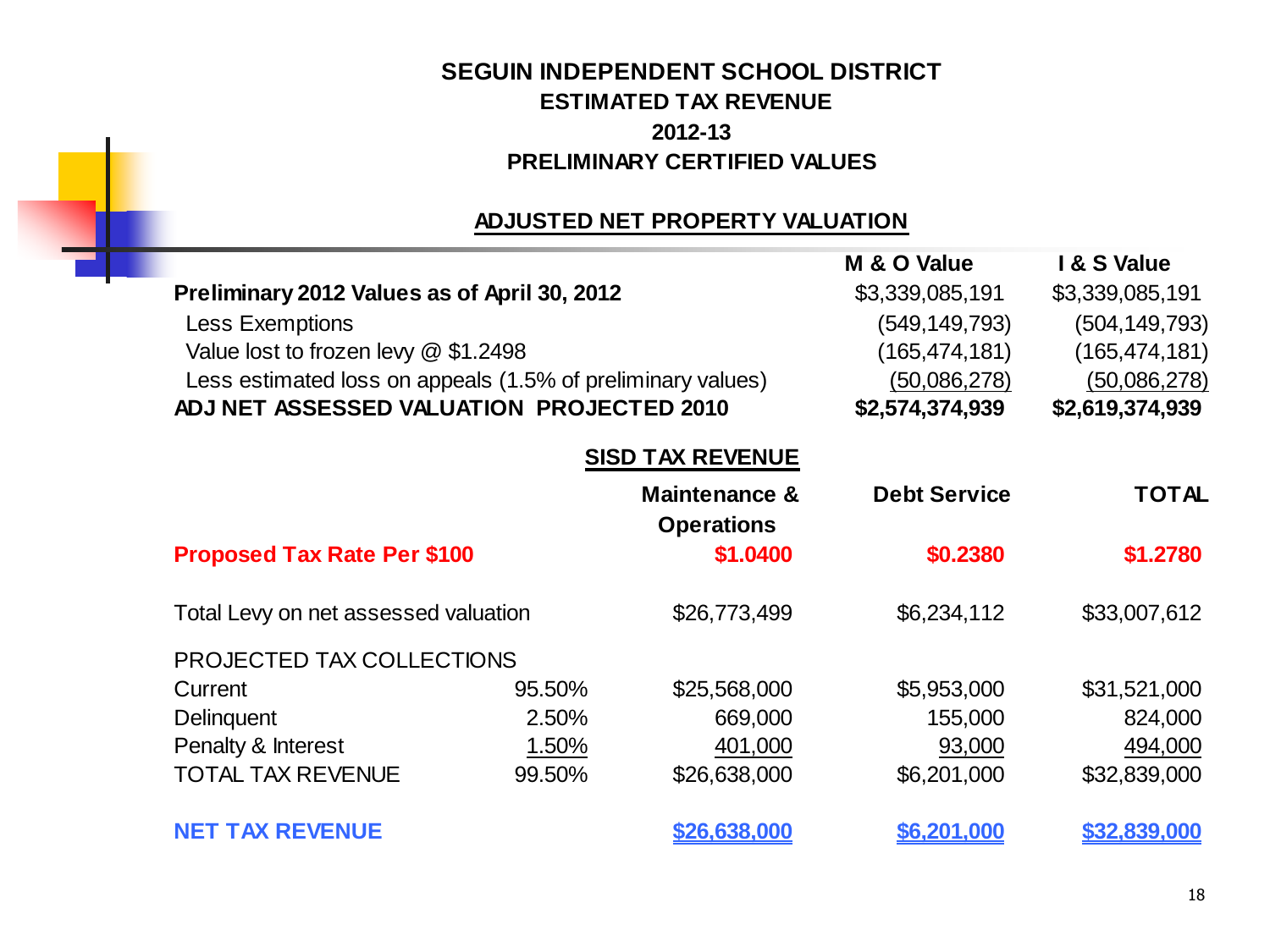### **SEGUIN INDEPENDENT SCHOOL DISTRICT ESTIMATED TAX REVENUE**

### **2012-13**

#### **PRELIMINARY CERTIFIED VALUES**

| Change          |
|-----------------|
| \$101,584,517   |
| (145, 541, 089) |
| (3,034,191)     |
| 3,672,745       |
| (\$43,318,018)  |
| \$0.0000        |
| \$0.0182        |
| \$0.0182        |
| \$601,000       |
| \$699,499       |
| \$1,300,499     |
|                 |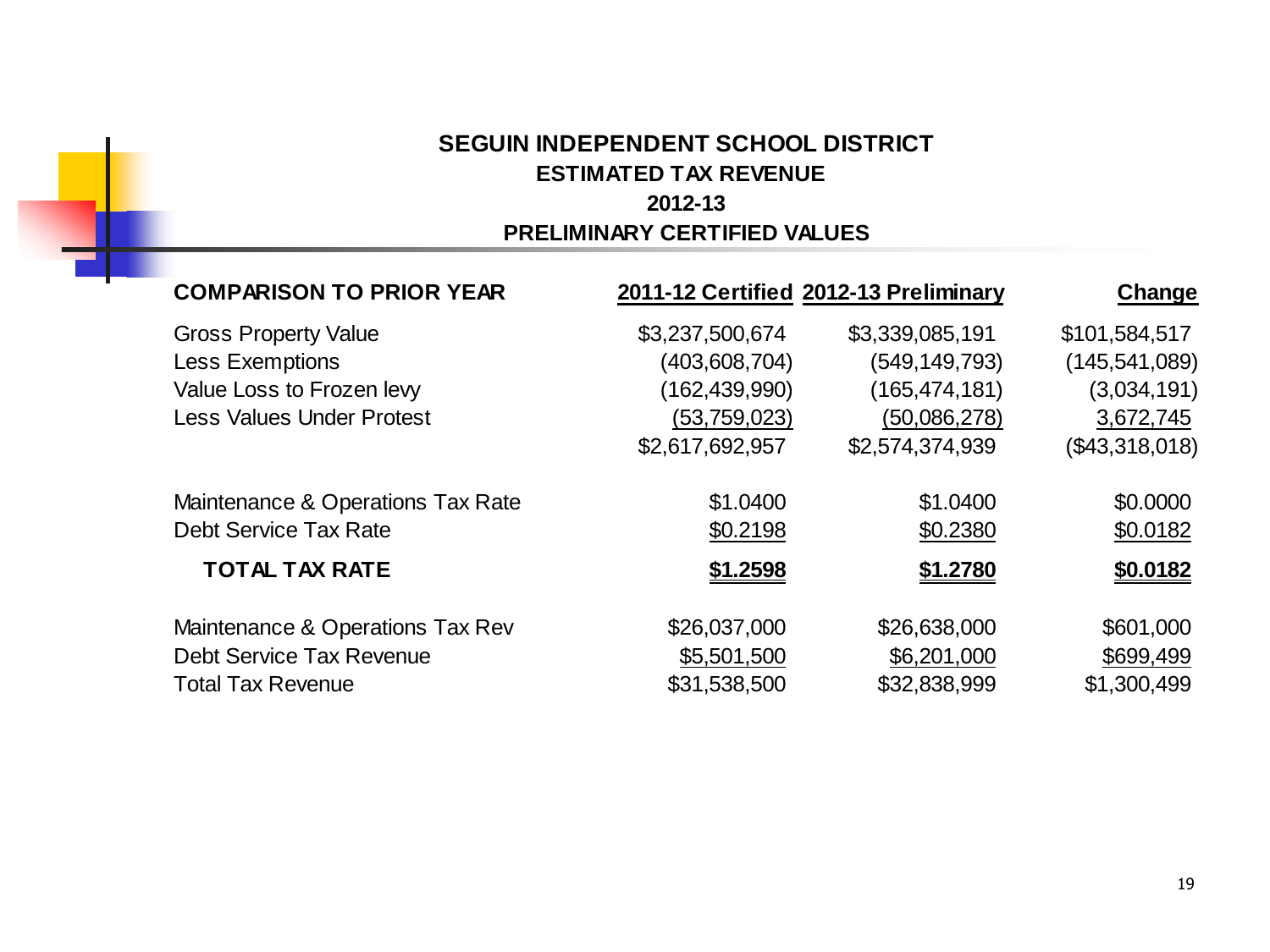### **STATE REVENUE PROJECTION SUMMARY**

 $\blacksquare$ 

|                                               | <b>CURRENT</b><br><b>BUDGET</b><br>2011-12 | <b>INCREASE</b><br><b>DECREASE</b> | <b>PROJECTED</b><br><b>BUDGET</b><br>2012-13 |
|-----------------------------------------------|--------------------------------------------|------------------------------------|----------------------------------------------|
| <b>TIER I COMPONENTS</b>                      |                                            |                                    |                                              |
| Regular Prog Allotment (98% for 2012-13)      | \$29,345,940                               | 1,434,700                          | \$30,780,640                                 |
| <b>Special Education</b>                      | 4,059,430                                  | (313,660)                          | 3,745,770                                    |
| <b>Vocational Education</b>                   | 2,842,400                                  | (65, 930)                          | 2,776,470                                    |
| <b>Gifted and Talented Education</b>          | 205,610                                    | (2,300)                            | 203,310                                      |
| <b>Compensatory Education</b>                 | 5,821,490                                  | (12, 220)                          | 5,809,270                                    |
| <b>Bilingual Education</b>                    | 278,795                                    | (2, 535)                           | 276,260                                      |
| <b>High School Allotment</b>                  | 503,250                                    | (8, 250)                           | 495,000                                      |
| <b>Transportation Allotment</b>               | 872,500                                    | 0                                  | 872,500                                      |
| <b>Less Local Share</b>                       | (25,036,465)                               | (1,705,780)                        | (26, 742, 245)                               |
| <b>TIER I ENTITLEMENT</b>                     | 18,892,950                                 | (675, 975)                         | 18,216,975                                   |
| <b>TIER II ENTITLEMENT</b>                    | 1,061,790                                  | (45, 995)                          | 1,015,795                                    |
| <b>OTHER FORMULA ITEMS</b>                    |                                            |                                    |                                              |
| <b>Additional State Aid for Tax Reduction</b> | 1,371,350                                  | (1,371,350)                        | $\overline{0}$                               |
| <b>Support Staff Allotment</b>                | 255,250                                    | (14, 750)                          | 240,500                                      |
| <b>TOTAL STATE FORMULA AID</b>                | 21,581,340                                 | (2, 108, 070)                      | 19,473,270                                   |
| <b>OTHER STATE SOURCES</b>                    |                                            |                                    |                                              |
| <b>TRS On Behalf</b>                          | 2,494,180                                  | $\Omega$                           | 2,494,180                                    |
| <b>TOTAL STATE FUNDING</b>                    | \$24,075,520                               | ( \$2, 108, 070)                   | \$21,967,450                                 |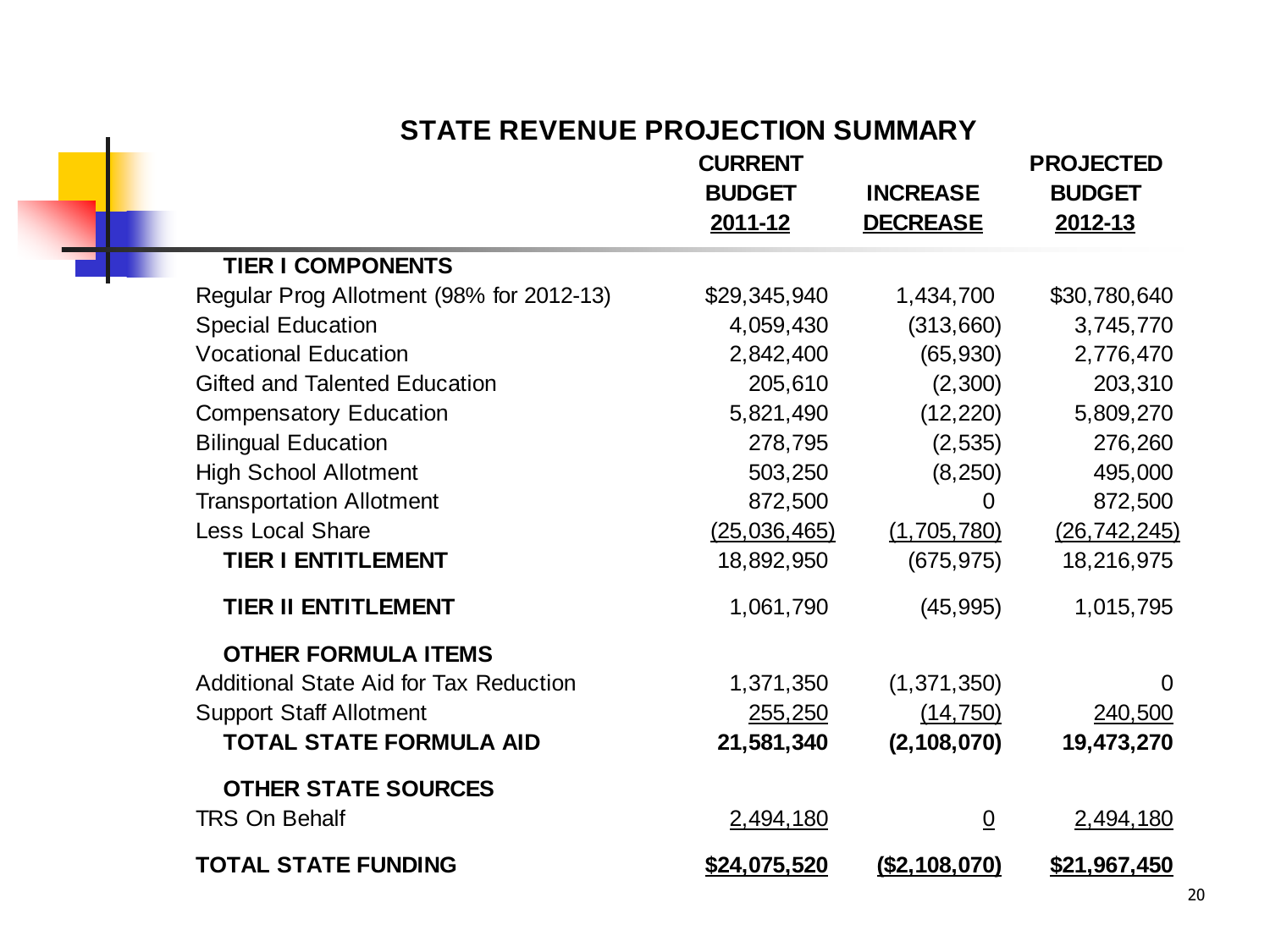### **STATE REVENUE SUMMARY**

### **The State revenue projections are based on the following assumptions:**

۰

|                                          | <u>Proj 2011-12</u> | <b>Change</b> | <u>Proj 12-13</u> |
|------------------------------------------|---------------------|---------------|-------------------|
| Basic Allotment (98% for 12-13)          | \$4,765             | \$0           | \$4,765           |
| <b>Adjusted Basic Allotment</b>          | \$5,069             | \$0           | \$5,069           |
| SB 1 Target Revenue per WADA             | \$5,182             | \$0           | \$5,182           |
| <b>Cost of Education Index</b>           | 1.090               | 0.000         | 1.090             |
| District CPTD Index Value 2010 & 2011    | \$2,503,646,333     | \$170,577,979 | \$2,674,224,312   |
| District Wealth per WADA                 | \$368,183           | (\$67,049)    | \$301,135         |
| District M&O Tax Rate                    | \$1.0400            | \$0.0000      | \$1.0400          |
| District I&S Tax Rate                    | \$0.2198            | \$0.0182      | \$0.2380          |
| <b>Regular ADA</b>                       | 6,266.15            | (69.89)       | 6,196.26          |
| <b>Special Education FTE's</b>           | 118.85              | 4.90          | 123.75            |
| <b>Vocational Education FTE's</b>        | 415.00              | (10.00)       | 405.00            |
| <b>Total ADA</b>                         | 6,800.00            | (75.00)       | 6,725.00          |
| Gifted & Talented Operational Enrollment | 340.00              | (3.70)        | 336.30            |
| <b>Bilingual ADA</b>                     | 550.00              | (5.00)        | 545.00            |
| <b>Compensatory Education Enrollment</b> | 5,682.20            | 0.00          | 5,682.20          |
| <b>Pregnant Students FTE's</b>           | 5.00                | (1.00)        | 4.00              |
| Weighted Average Daily Attendance (WADA) | 9,161.05            | (152.68)      | 9,008.37          |
| <b>Reduced Senate Bill 1 WADA</b>        | 8,668.99            | 211.50        | 8,880.49          |
|                                          |                     |               |                   |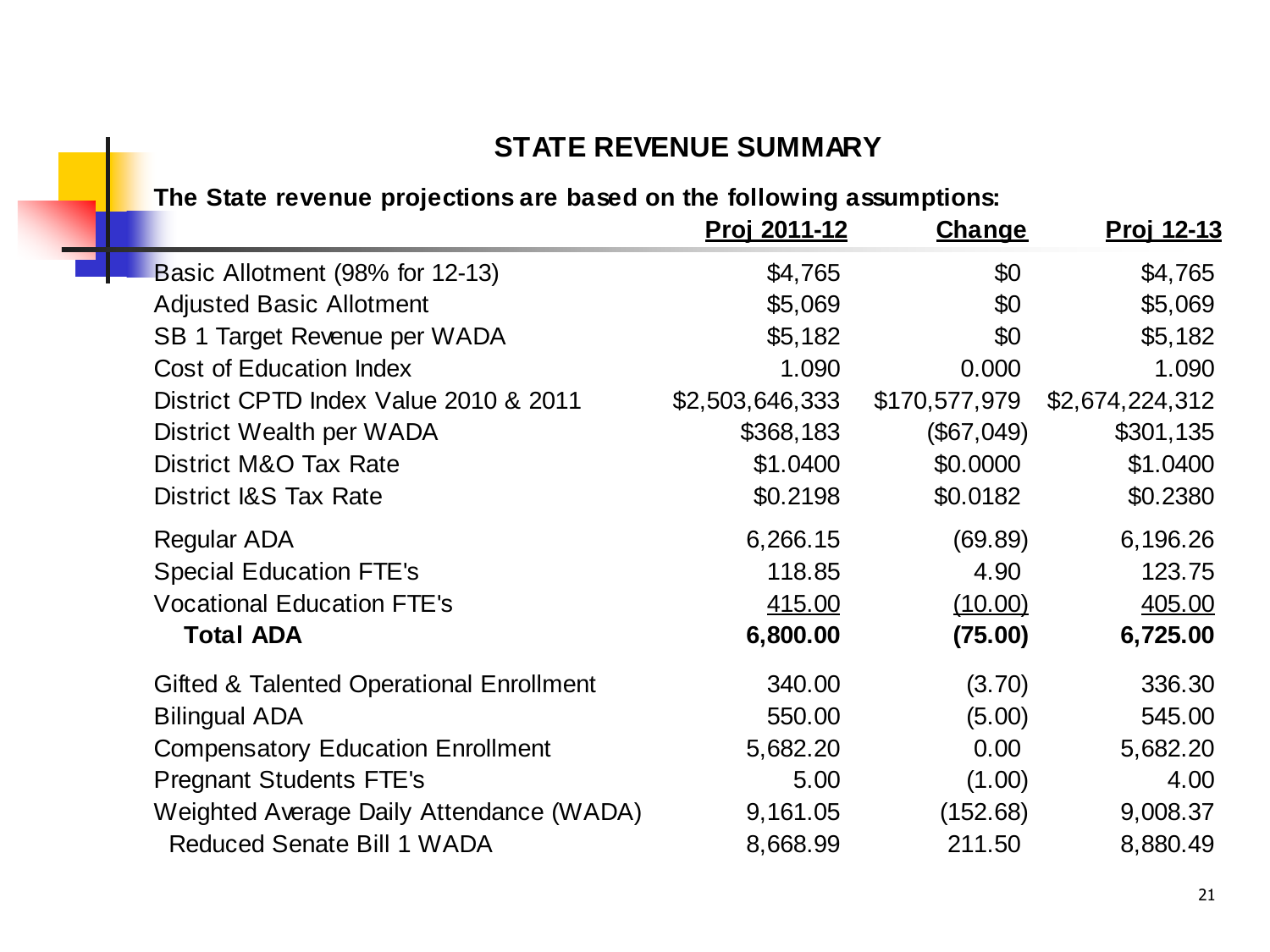2012-13 Preliminary General Fund Expenditure Changes

Increases for Regular Operations Salaries paid by EduJobs Grant  $$1,229,854$ 

Reductions One Time Salary Supplement (741,300) SHARS Special Budgets (310,000) Encumbrances Carried Forward (97,207) 2011-12 One Time Items (1,694,652) Total Reductions (\$2,843,159)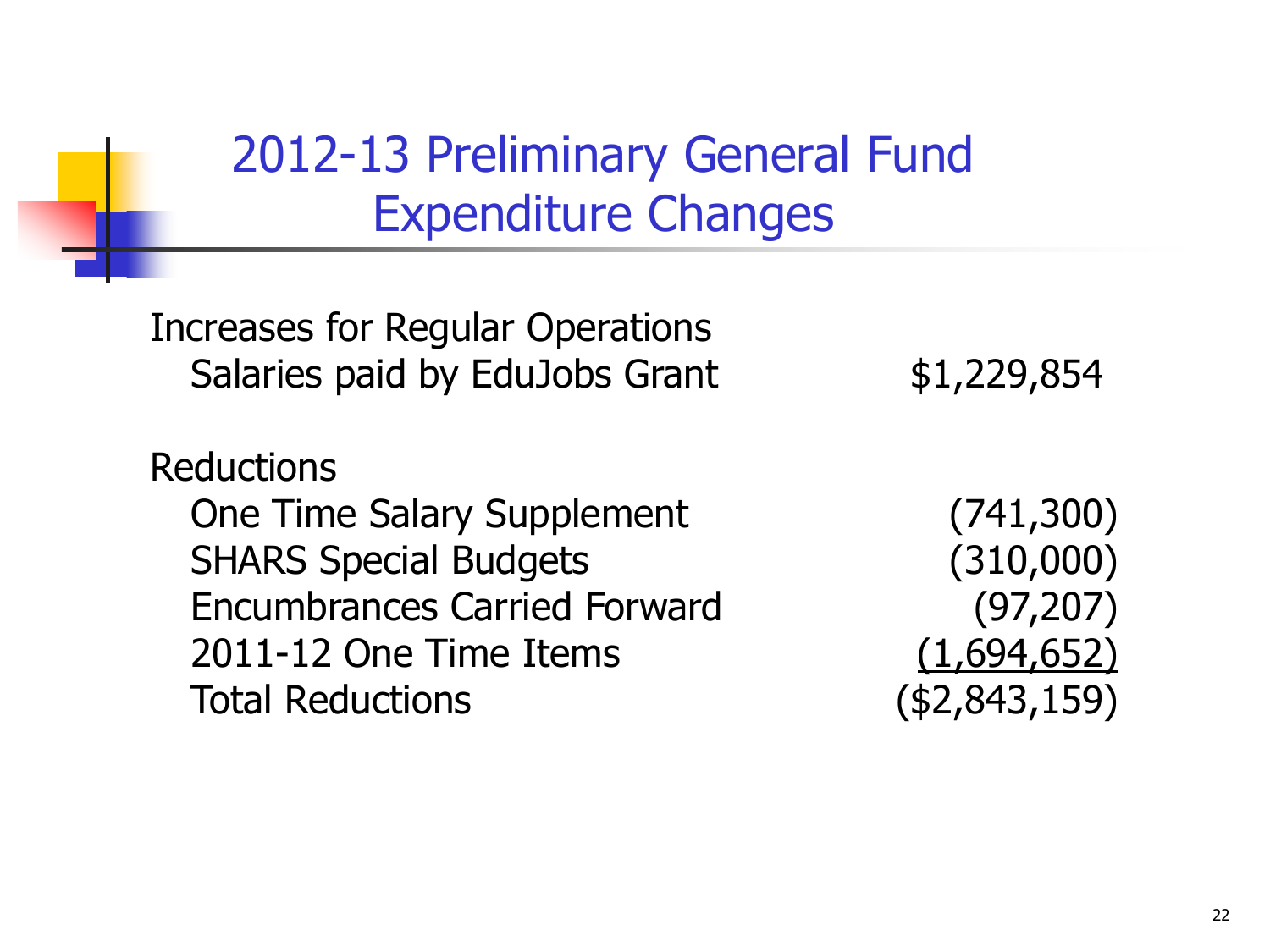2012-13 Preliminary General Fund Projected Net Activity

Preliminary Projected Revenue  $$51,023,666$ Beginning Expenditures  $$52,334,497$ Projected Increases 1,229,854 Projected Reductions (\$2,843,159) Less Ending Preliminary Expenditures \$50,721,192 Preliminary Projected Deficit  $$302,474$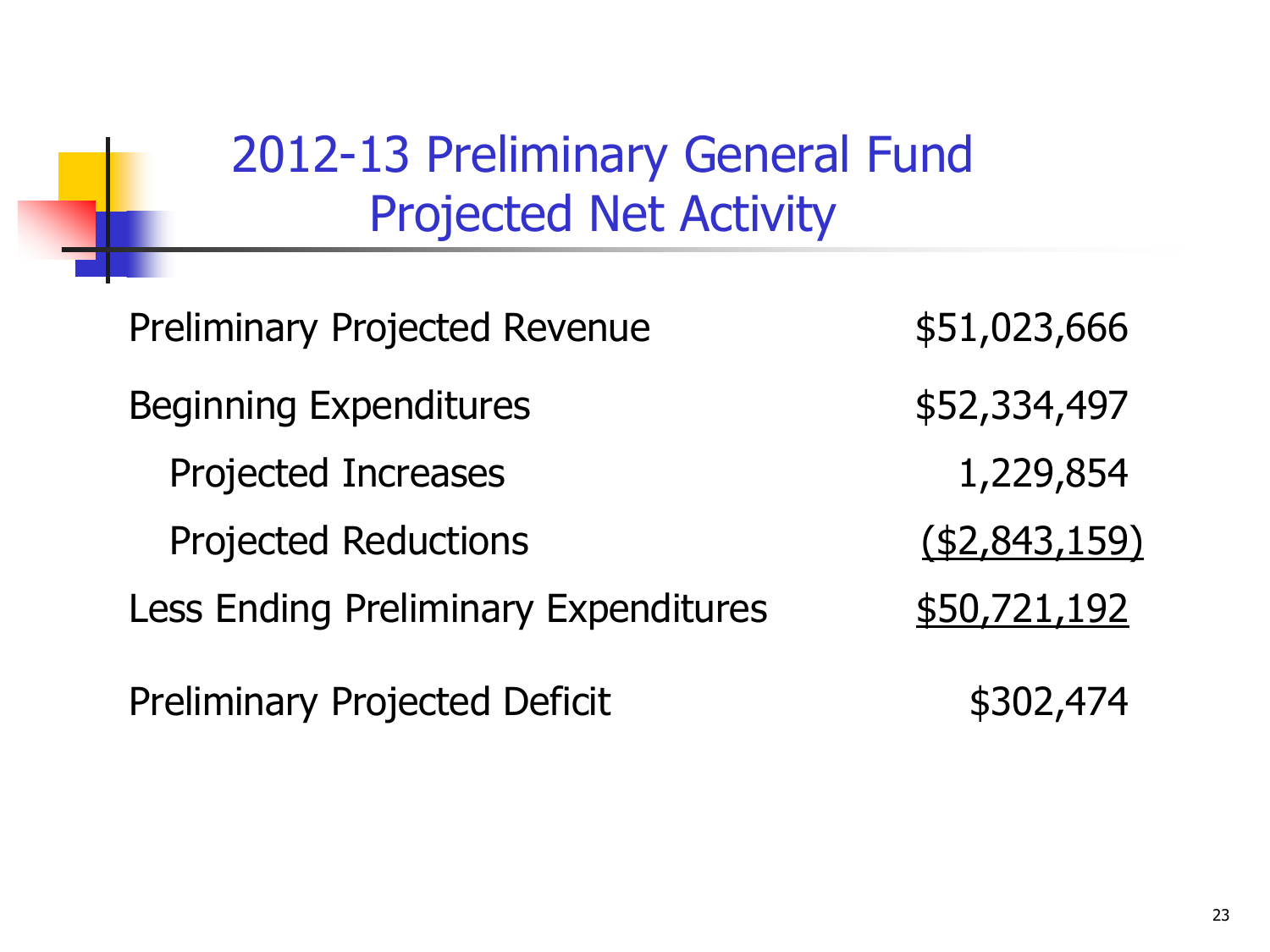## 2012-13 Preliminary General Fund Expenditure Requests

| Band contracted svc & travel          | \$2,951  |
|---------------------------------------|----------|
| MBLC extra duty pay & awards          | 2,500    |
| Athletics helmet reconditioning       | 6,925    |
| Transportation equipment maintenance, | 49,700   |
| Driver certification & physicals      | 3,925    |
| Operations fuel, eq maint, & supplies | 5,317    |
| <b>Total Expenditure Requests</b>     | \$71,318 |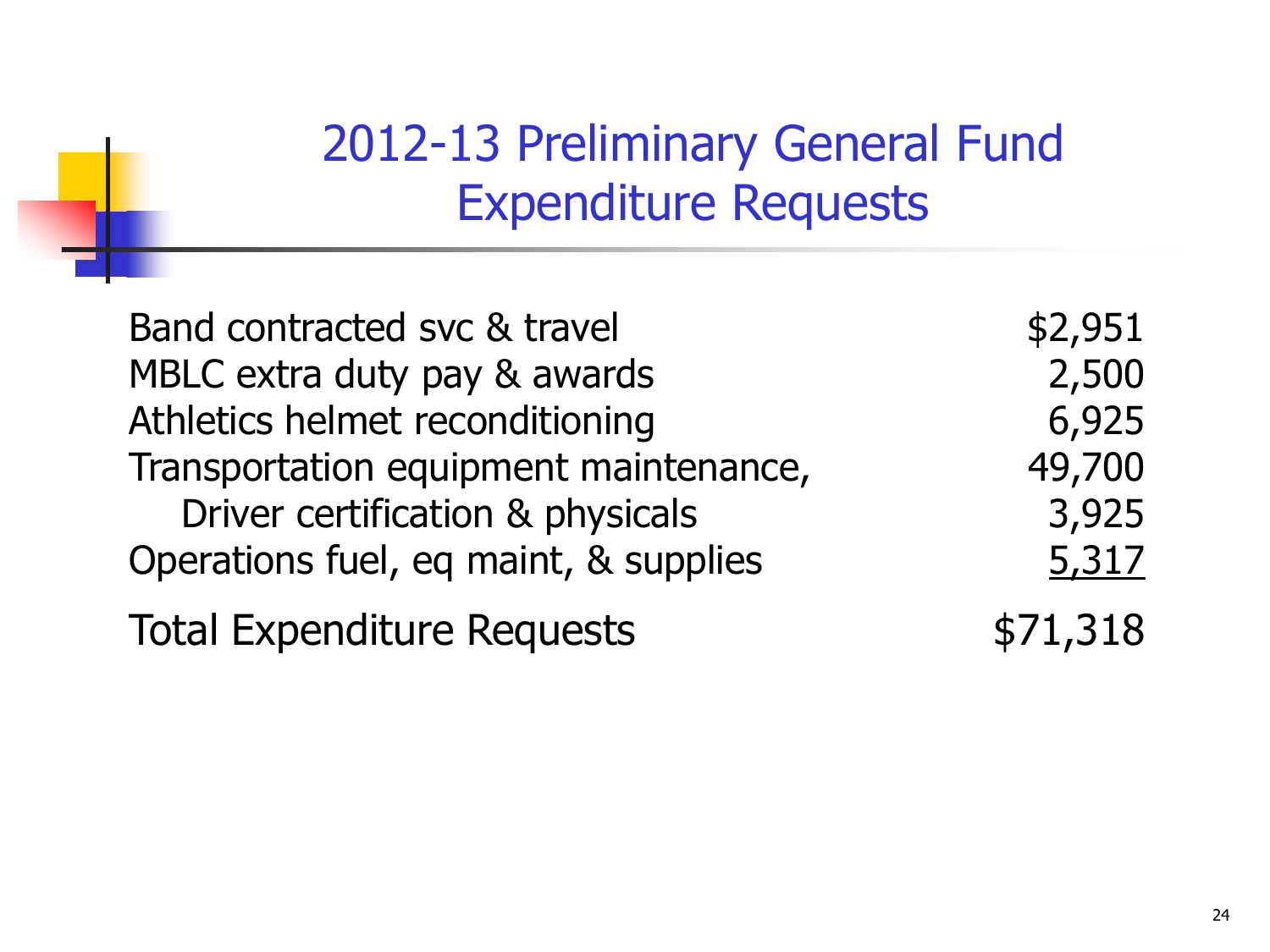## 2012-13 Preliminary General Fund One Time Expenditure Requests

| <b>Choir Uniforms</b>               | 4,360     |
|-------------------------------------|-----------|
| Bus Replacements (5)                | 500,000   |
| Athletics: gym scoreboard & chairs  | 6,081     |
| uniforms for new district schedule  | 4,760     |
| recondition baseball practice field | 15,000    |
| portable soccer goals               | 1,153     |
| <b>Operations shredder</b>          | 1,580     |
| <b>Total One Time Increases</b>     | \$532,934 |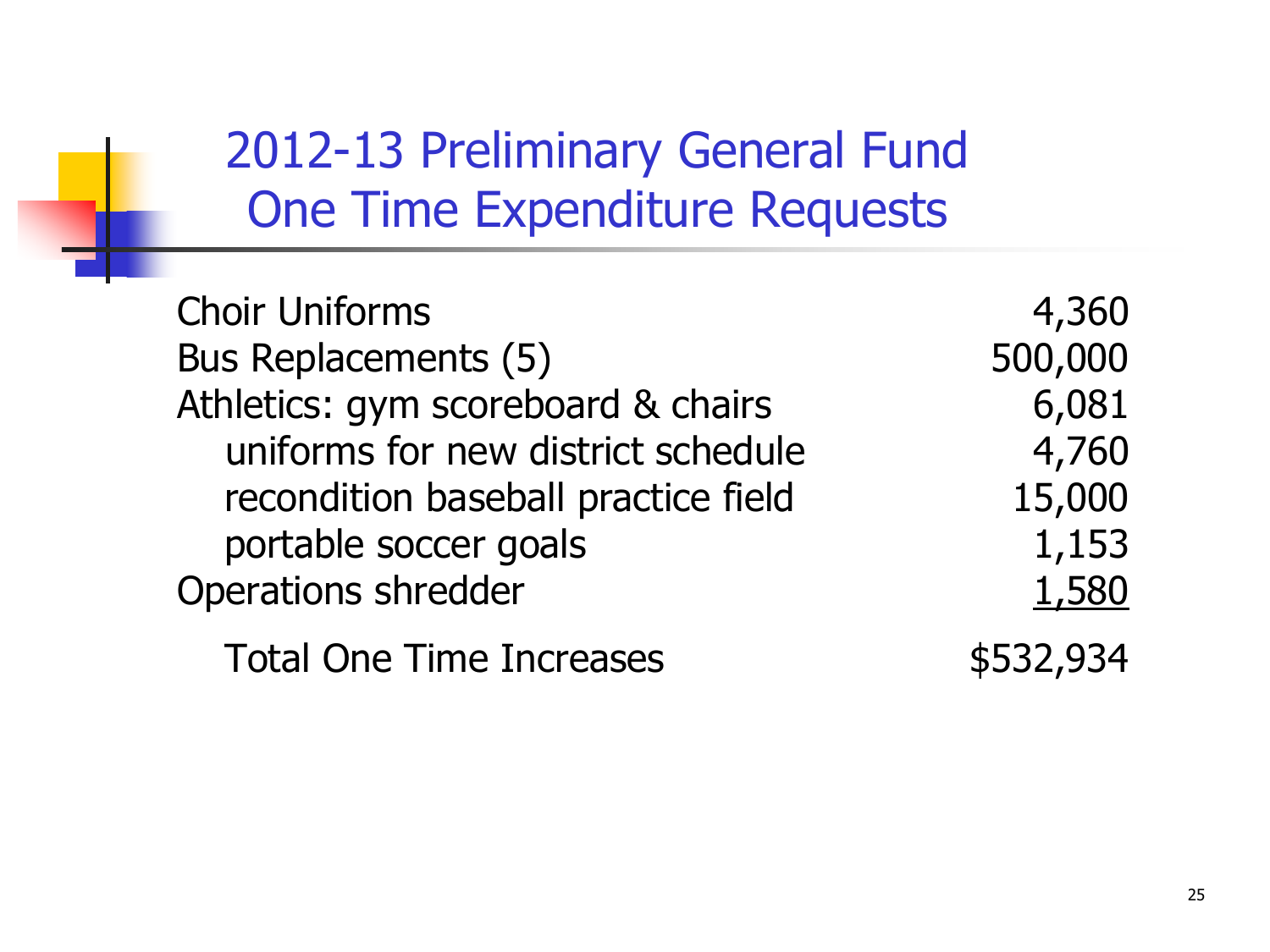## Budget Considerations

- Salary Schedules & Increases
- Departmental Requests
- Staff Reductions Through Attrition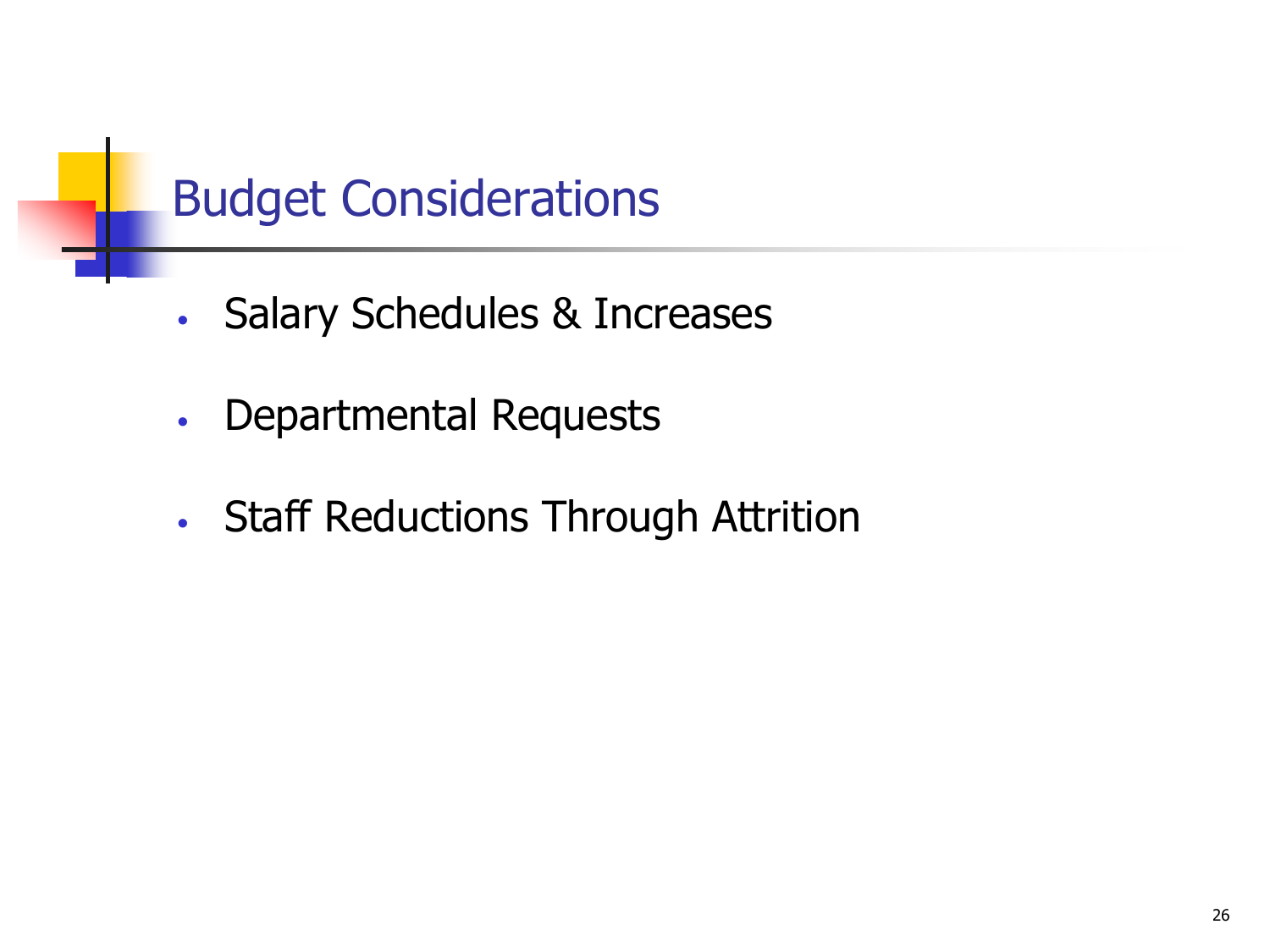## 2012-13 Budget Adoption Calendar

- •April Meet with administrators to review departmental budgets, requests, and reductions
- •Fri, April 30 Receive preliminary 2012 property values from Guadalupe Appraisal District
- •May Budget workshops/updates